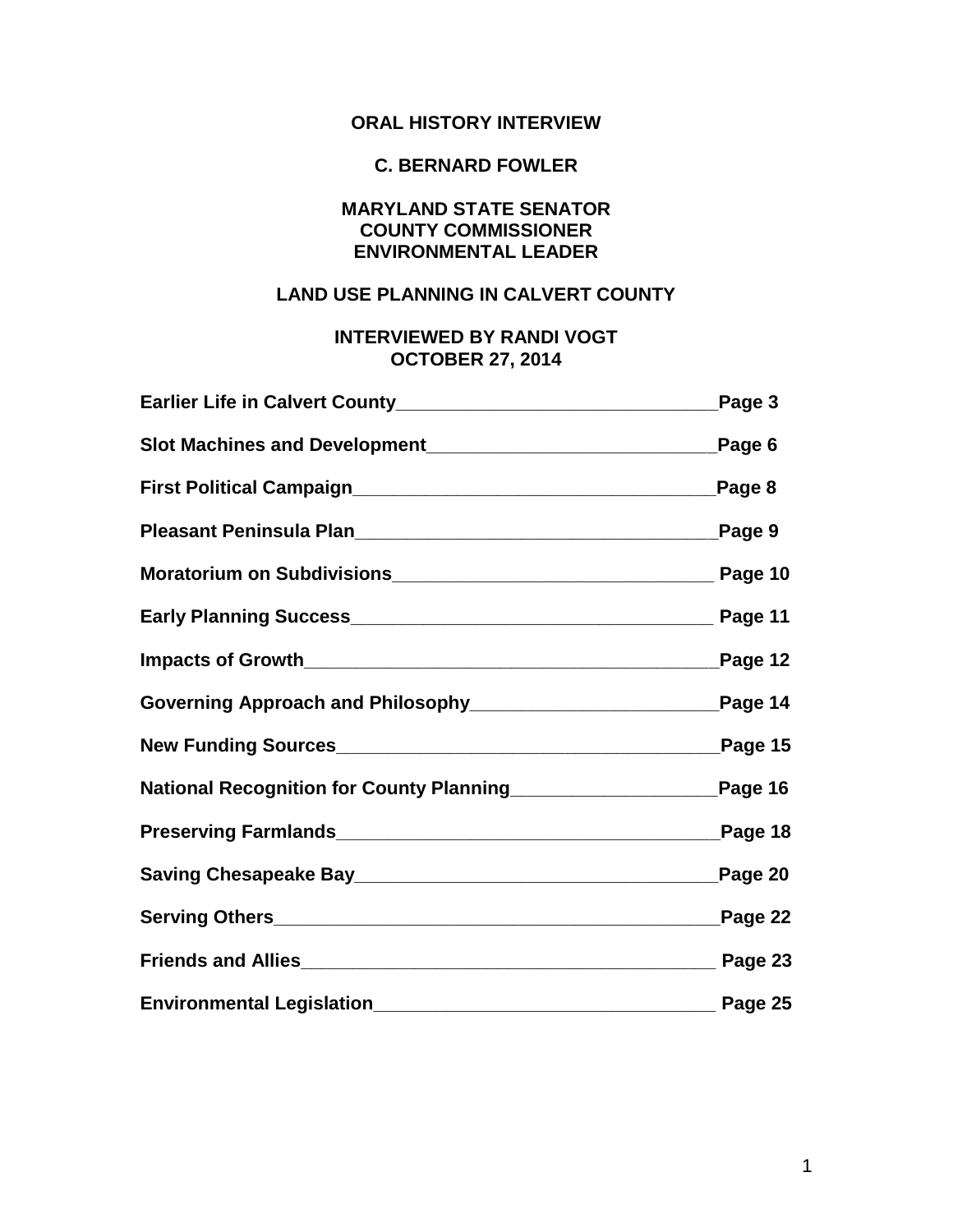Randi: My name is Randi Vogt. My husband and I moved to Calvert County in 1969 and we already saw change starting to happen and became interested in what was happening. I joined the League of Women Voters and was named the Land Use chairman. Didn't know what land use was and as part of my education I teamed up with a video tape expert at the time and we did a video tape interviewing local officials. I contacted Bernie and Judge Bowen, all the elected officials at the time and was granted interviews. That's how I first met Bernie, by interviewing him. I was very struck by the fact that when he talked about the difficulties of dealing with all these different perspectives, are always in a community that first of all, he was respectful of all of them. He wasn't disparaging of any particular viewpoint. The second is that he was a problem solver, in my mind was the best sense of that. He wanted to go out, get information. He wanted to get opinions from people and then he took a course of action. I remember one day, in particular, we were out in front of what was then the library on the sidewalk. I ran into you and you started talking about this pleasant peninsula plan and how you wanted everyone to get involved.

> I thought, this is the way government is supposed to be. I was just 22 years old. I was very new to government. To have a county commissioner, the president of the county commissioners, coming and asking me to participate, and seeing how he was asking everyone else to participate, whoever they were, I was, that's when I believed in the power of local government. It's what led me to go back to college and get a degree in land use planning and eventually become a staff member in the department of planning and zoning at the time. I always believed when you follow that process that Bernie laid out of listening and researching and then exploring options and then coming to a solution, I thought that's the way government is supposed to work. Bernie really had a very powerful influence on the whole direction of my life from that. Not least of all, he appointed me to the housing authority early on and the planning commission. Those were wonderful experiences for me. Thank you, Bernie.

> Bernie you're best known for the work that you've done to protect the water quality of the Patuxent River and the Chesapeake Bay but what's much less known is the work that you've done to protect the overall quality of Calvert County. You served as chairman of the board of county commissioners for 12 years during a critical period in the county's history. And not all that long before you took office in 1970 things had been pretty settled and for decades there was an established way of life that had its roots in the mid to late 1600s. Statistically the county looked poor but culturally it had a long and rich tradition based on tobacco farming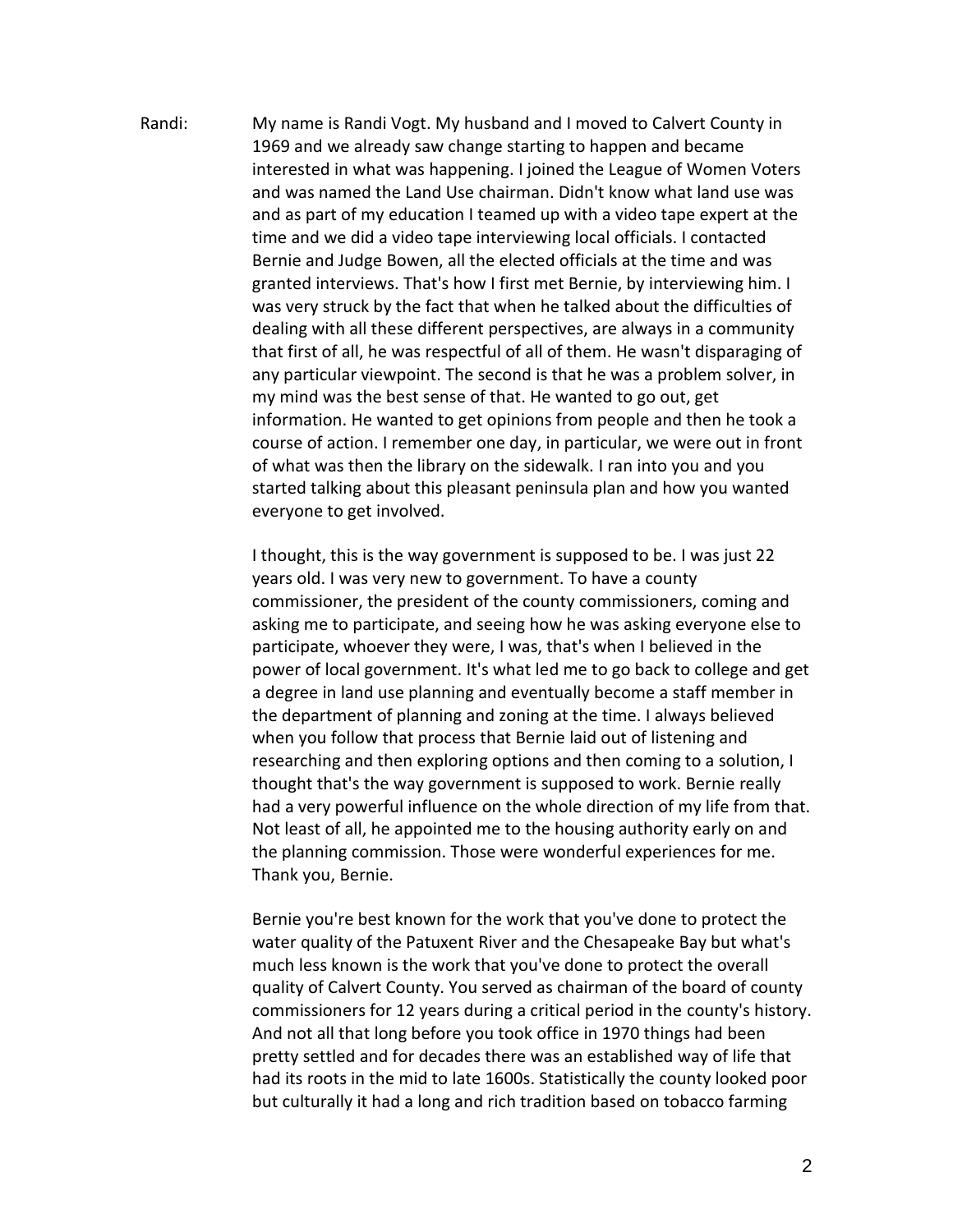and working the water. Then things started to change quickly. That's what I'd like you to talk about in this interview. First of all in the early days, what was Calvert County like when you were growing up and up until the mid to late 60s, I remember when I interviewed you 40 years ago I asked you a similar question. I asked you was life more pleasant now than it had been in the past and you had a very interesting answer to that. I'd like to hear what you think about it today.

#### **EARLIER LIFE IN CALVERT COUNTY**

Bernie: Yes, Calvert County was quite different. See, I was born in 1924 and started the school in 1929 in a one-room school in Island Creek. The lifestyle has changed so dramatically it's unbelievable, as has the landscape, as has the quality of life and certainly the quality of our environment. Back then Calvert County was. . . very little known about Calvert County. There was Broome's Island, where I grew up and since there was about 150 homes and my best recollection, it was only about six automobiles. They used to carpool people, the automotive owners were kind enough to use their own transportation. If you wanted to see a doctor you had to go to Prince Frederick for some reason, you could always depend on your neighbor that had a car to take you up there. It was very subtle life and yet it was a happy life. There was no electricity. There was no television obviously. Very, very few radios and no indoor plumbing. It was a crude way to live but if you're born into an environment, that's the situation. You really haven't seen the other side, so you don't miss it because you haven't experienced it. It was a rare occasion to ever get off Broome's Island for anything.

> I know my first trip to Washington, DC, which happened in 1942, I believe it was. I went to Washington to go to work and I graduated from high school at the age of 16, then went up to the big city. Very lonely at first and even kind of sad because families were so close knit in those days. When someone left home for whatever the reason, my sister was first, she went away to nurse's training and when she left it was like a funeral. Everybody cried because you just weren't away from each other. Everybody slept in the same building at night time. No absentees. There were things that I remember as a child growing up that will forever be pleasant memories for me. One that I could think of was that the Warren Denton Oyster House on Broomes Island, that was the hub of industry if you please because Denton Oyster House bought crabs, fish, oysters, whatever came out of that river he would buy it from the people who harvest it and haul it into Baltimore somewhere, sell it. That was the way of life. The one thing I remember so much about the Oyster House is that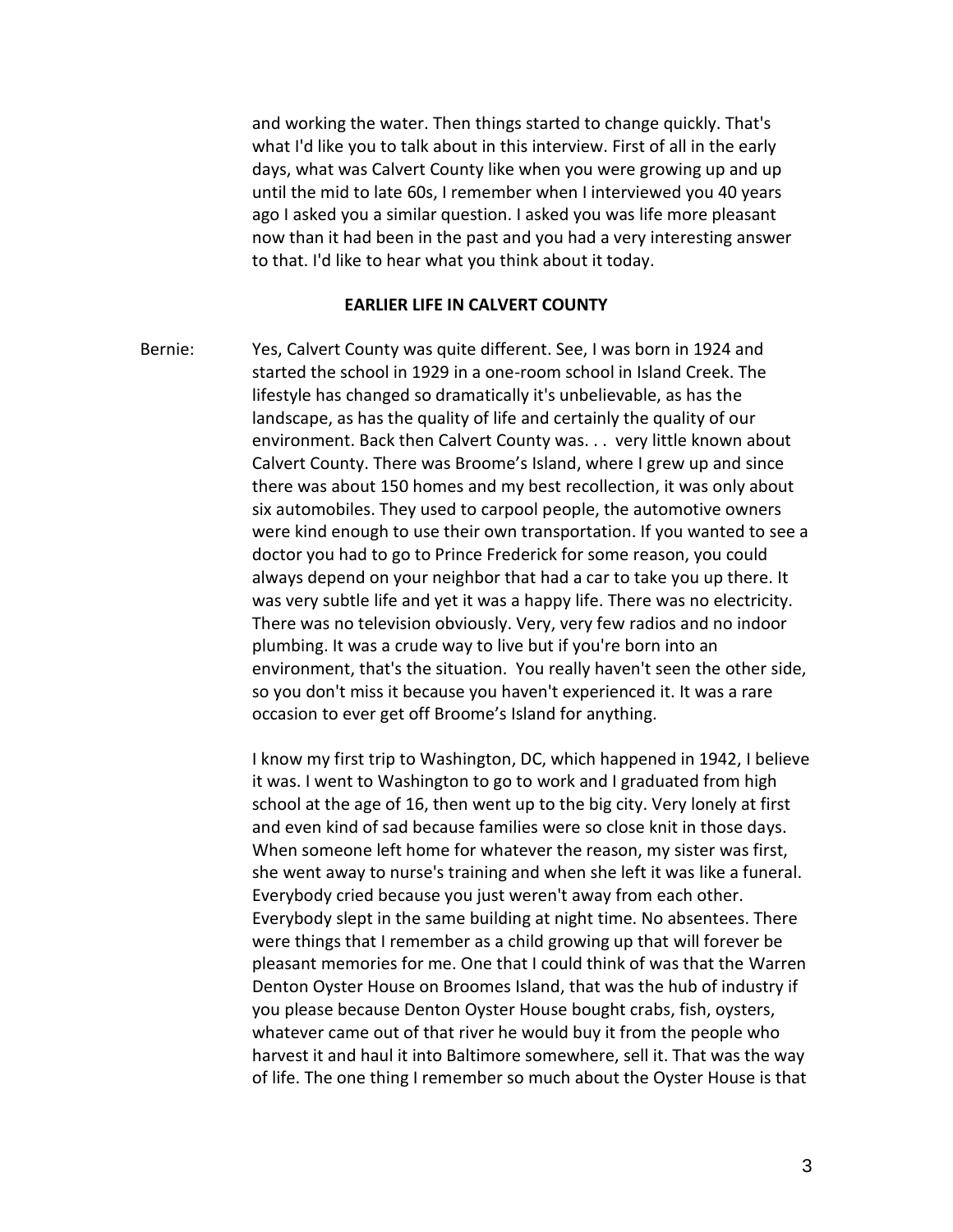he employed about 135 shuckers. It's really probably one of the largest operations on the east coast.

He had the A&P contract, he shipped oysters all out west, freighted them out but the thing that I remember most about that Oyster House is he had 135 shuckers and as the day wore on and it was getting time for them to quit, go home, most of them had to walk. Somebody would start singing and then somebody else would join in and shortly that whole Oyster House was just a big room of melody. They sang the old Negro spirituals and some of the hymns. It was an experience that I wouldn't trade but that's a part of our culture, our history that's been lost and lost forever because recording that in those days was next to impossible. Just no way to do it. It's something that certainly lasts forever with you and it's a warm feeling you have every time you reflect back on those days.

In those days there were only about four doctors in the county. I remember well when Dr. (Page) Jett came to the county. He was like the emperor coming to town or the king or the president, somebody coming to town because doctors were so scarce. Dr. Jett along with the rest of the doctors, they're all country doctors but they did a good job. All house calls, you rarely ever went to the doctor's office. They drove to your home and saw the patient and drive back. That's the way life was then.

I recall so vividly one part of that when I first started school. I went to a one room school. There were four siblings. My sister being the oldest in the school. We had them in the first, second, third, fourth grade. I was in the first grade. I remember the first day I went in that school. This little school teacher, who at that time was Ms. Ireland. She later became, years later, became Mrs. Gray. She got married. I remember when I walked in that school that day, I was a little apprehensive, but she made me feel so comfortable. It was just a warm feeling and from that moment on I loved school. I never dreaded to go to school because she made me feel like I was an important part of the whole institution so to speak. I did real well under her tutorship or under her teaching. She taught all four grades and we had some people that became fairly noted in that school. Dr. Briscoe, who was a noted pediatrician in Annapolis. Very popular, well noted and well respected.

We had Wallace Ross, who was a professor in education, taught at the University of Georgia for years. Just a wonderful person. The list goes on. It was a sparse education, but they got the basics they needed to succeed. I loved it. Activities, you'd go in school and about mid morning they'd ring the bell and you'd run outside, you'd play for ten minutes. The bell would ring, and you'd go back inside and then lunch time you got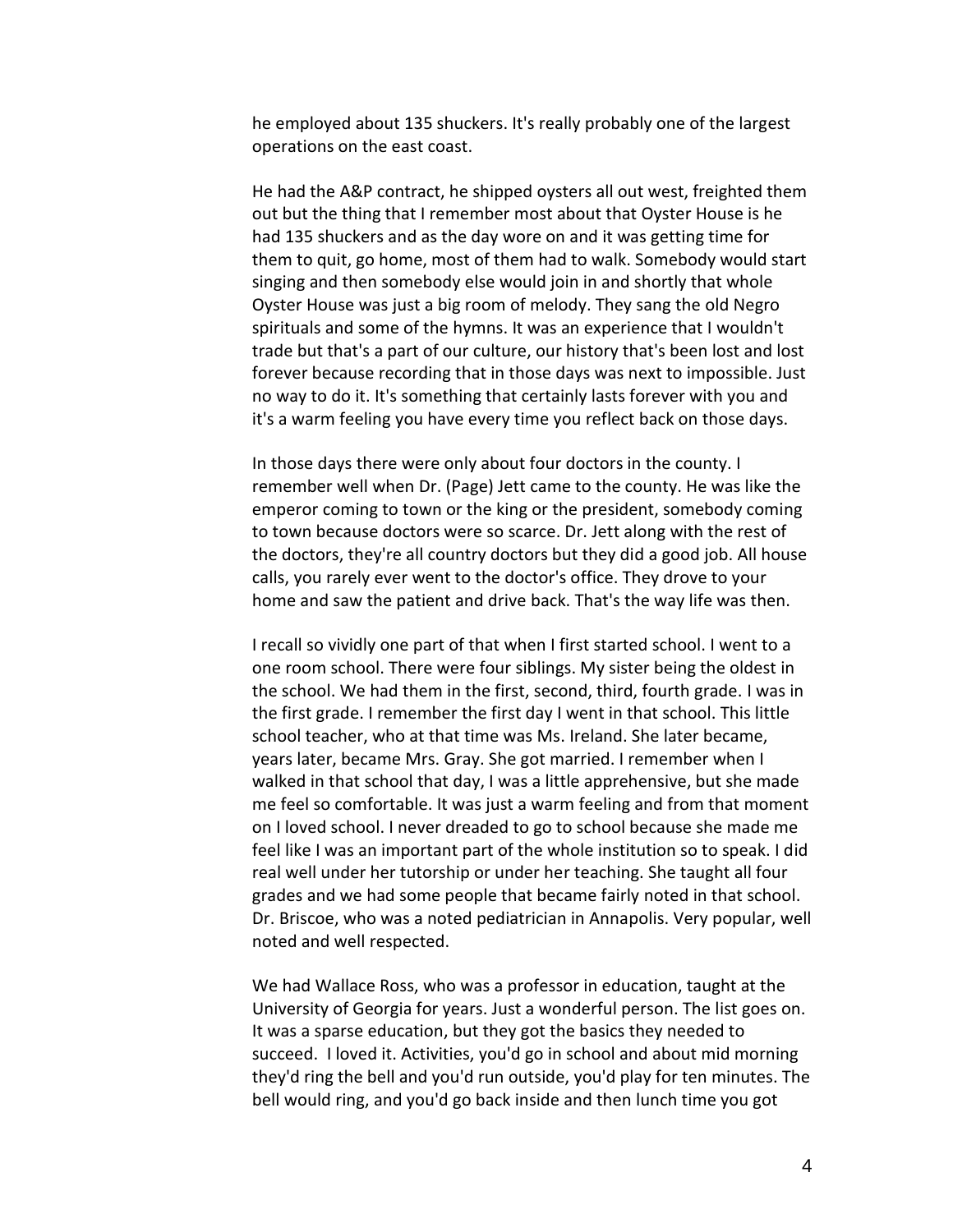another break. That was a little long. I think that was about 20 minutes. You'd go out and you'd play dodge ball, or we'd play fox and hounds, whatever we wanted to do, after you had your lunch. It was strange because we actually had, in the morning we'd get up there early and the black kids would be there. Of course, the schools were completely segregated. Black kids were there, and they'd be playing ball with us, the older boys that is. When it was time for them to go to school and the bell rang, they'd take off, go to the black school, and there we were at the allwhite school. It never dawned on you that young that it was wrong. It was a way of life. Our country has had some imperfections and that was one of them. Thank god we were able to get it changed.

For a couple of hundred years that was the way life was. Calvert had a lot of good amenities. Our water quality was excellent those days. The air was so pure. Just a wonderful atmosphere and a wonderful environment to be brought up in as a child. Crime was unheard of. I think we had a sheriff, that's about all we had. One state trooper and one sheriff in the whole county. There was no need for it because of people had certain standards they lived by and they took them seriously. If you did something wrong rest assured before you'd get home that information would be given to your mother and father and you'd have to answer to them. It was very slow, it was you farmed or you worked the water. May have been a couple car garages, automobile garages, stuff like that but there was very limited business. I guess Goldstein Stores, one of the oldest ones, Mr. Goldstein came here as a peddler and finally booked a building in Prince Frederick. That's a long story, one of its own. That was the hub of the shopping centers. When you needed something, you went to Goldstein Store in Prince Frederick.

That's a real quick summary of the kind of way we lived in those days. We didn't mind not having electricity. You just lit the kerosene lamps. Mother always encouraged us to do our homework before the sun went down because you could see pretty well. After you got done with your chores you could do your homework. We made it, and none the worse for the wear. A lot of good memories. A lot of hard work in those days. That's the early part of Calvert County. All the roads were undone, unsurfaced. They were all dirt roads, gravel roads. Washboards, didn't make any difference because it was very limited automobiles, wasn't like you needed a beltway to travel on.

Randi: We can jump to the, I guess it would be the mid to late 60s when things started to change quite a bit. There was a dualization of Route Four. Talk about the nuclear power plant, the mobile home controversy. There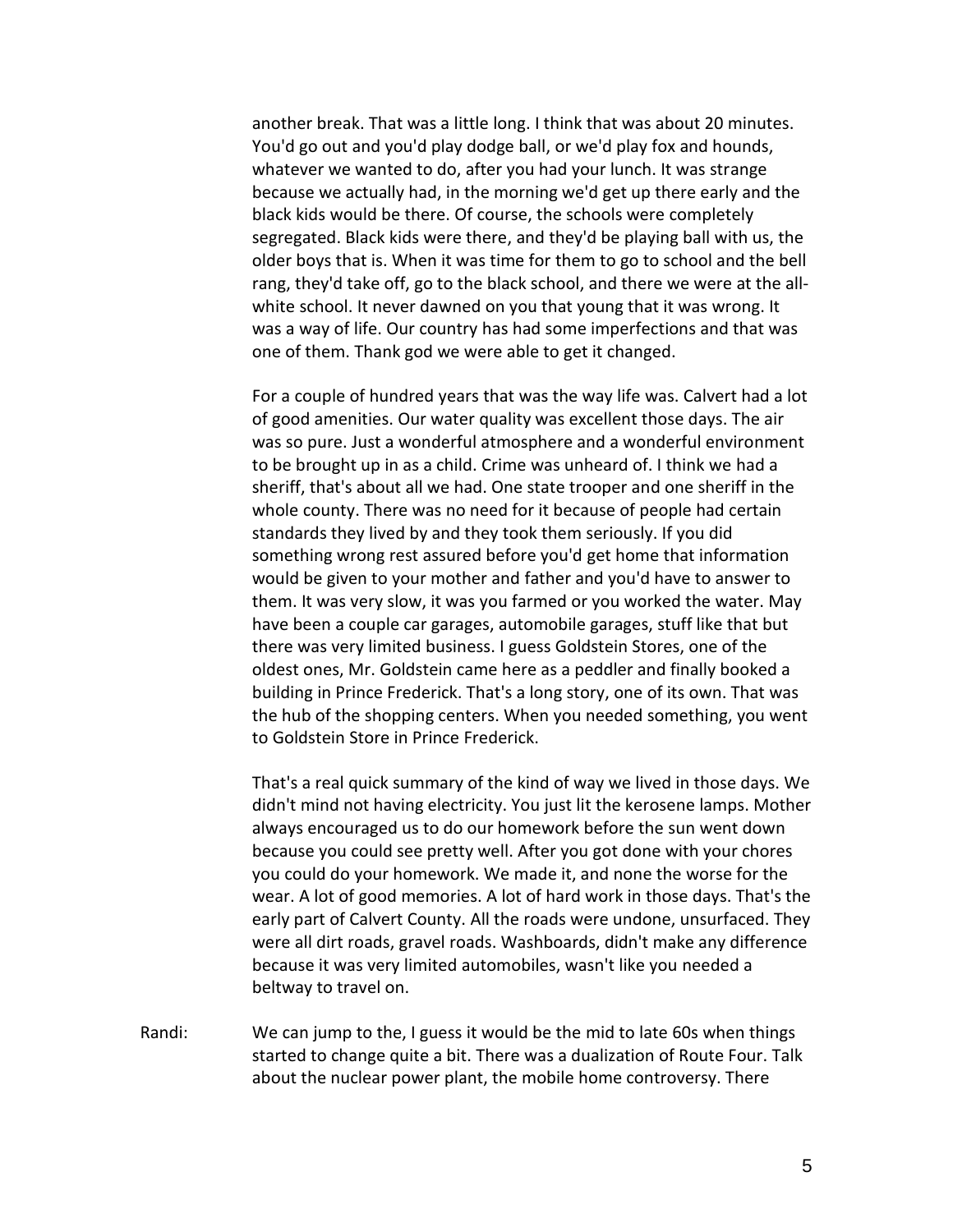were a lot of things going on that changed. What were your reactions to that and leading up to your decision to run for county commissioner?

## **SLOT MACHINES AND DEVELOPMENT**

Bernie: We leave the slow, laid-back, subtle days of yesteryear and kind of fast forward to some activities that took place really during the 60s. Give you a little history of what was going on just before that, Calvert County, Saint Mary's and Charles County, operated illegal slot machines. They had them in grocery stores, Broome's Island, as small as it was, they had five grocery stores. A lot of the money that they made came from the slot machines. They got people playing the slot machines. Then we found the time when the powers thought they could get them legalized and indeed they did. They got them legalized in southern Maryland. Then a later date, that became unacceptable to the governing office at that that time, who was Governor Tawes, he was from I think he came from either Cambridge or Crisfield on the Eastern Shore. He had set a goal to rid the state of the slot machines. Eventually they did. They made them illegal and outlawed, the nullified the earlier law. Before they were legalized, they had slot machines and it was rather, well almost funny the way it would operate because when the grand jury was sworn in the slot machines would disappear. They would stay hidden somewhere until after the grand jury was excused then the slot machines would come back again.

> Tawes had pretty much decided, he and a lot of his folks, that they were going to rid Maryland of slot machines. They ended up doing that. Doing that, he had a little bit of passion for southern Maryland and the governor said he'd like to do some things that should be beneficial economically for southern Maryland in the absence of slot machines. He promised them a bridge, the Benedict Bridge and the Bridge at Solomon. He promised the completion of Route 2/4 dualization all the way down. Then he had the legislature pass a law creating the tri-county council, which was a regional group of people composed of the elected officials in the three counties. Their goal was to bring the three counties together. Very neighborly, and to try to plan so that one county would benefit the other. It was very helpful. Didn't cure all the ills but it was very helpful. Those of us that, well, we liked to think we were a little visionary. We see this thing coming and you've got dualization of Route 2/4 all the way from Huntington all the way to Solomon. Got a bridge connecting Saint Mary's and Calvert County together.

The Benedict Bridge had been built then and so the access was there. Then along with that there was the effort on the part of Baltimore Gas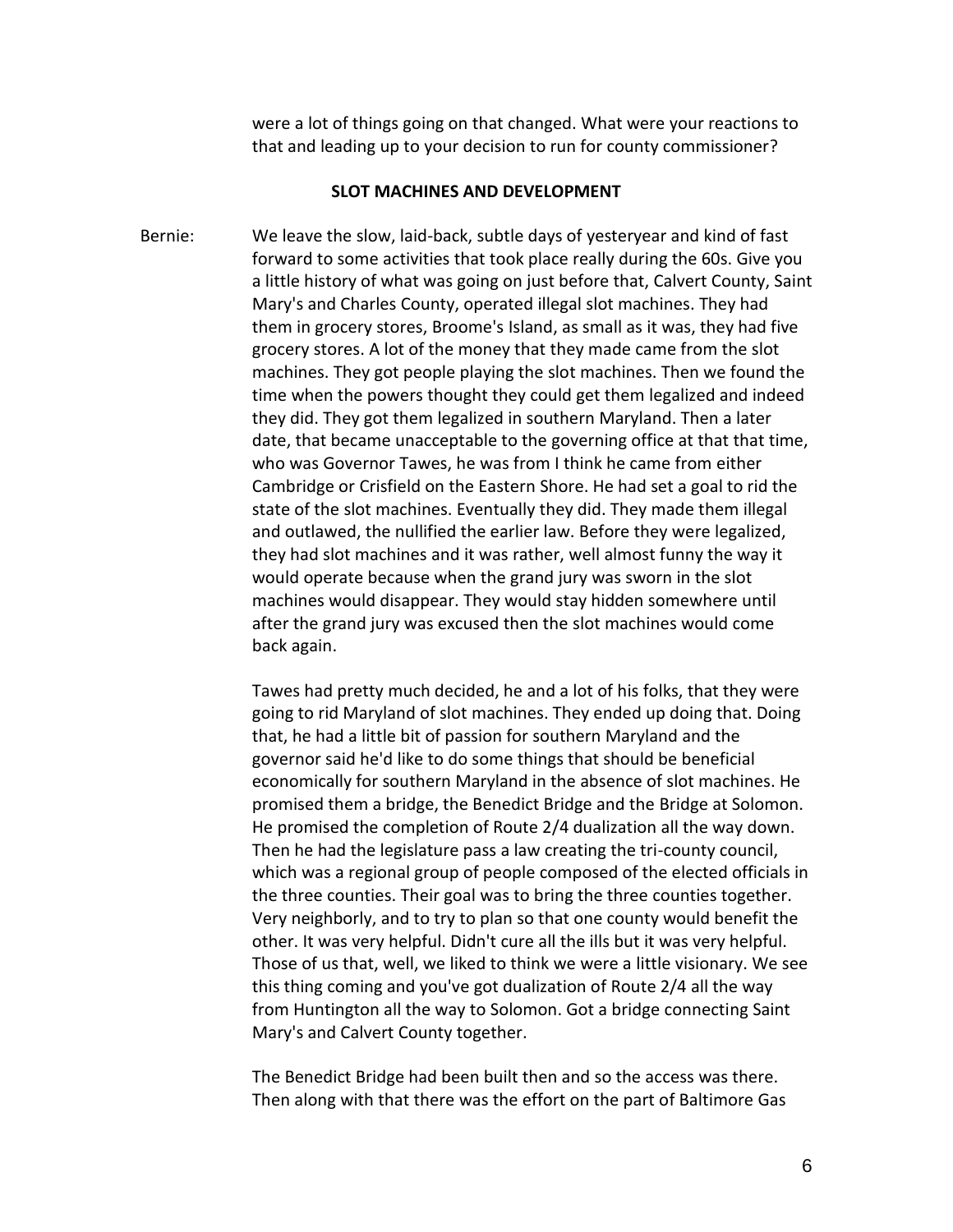and Electric to build the nuclear power plant. Frankly there was very little opposition to it locally. We had some people from outside the area that were very opposed to it and they fought it very hard. Ultimately it was passed and established. Then you had to be an ostrich with your head in the sand not to see that all of these amenities were going to make a big difference on Calvert's lifestyle. For instance, we knew when you dualized the road you've got the bridge, you've got the nuclear power plant jobs. It was cheap land, a great place to live. We knew that people would be coming in. Low taxes and so it was certainly a burning consideration that we had and a handful of us never lost sight of that.

My first, I guess, experience in public life, except I was scout master for four years and president of the Prince Frederick PTA for several years, but other than that I decided I wanted to get involved so I got appointed to the school board, Calvert County school board in 1963 and served until 1969. That gave me an opportunity to start building a base to really be a part of some kind of authority that would set direction for the county because we knew it was coming and what some of us saw wasn't a pretty picture. We didn't have any subdivision regulations. We had very limited building inspections, road specifications, the kind of things that you have to have in order to control the quality of the growth you have was absent. After going through the board of education and getting very familiar with the county in every way and all parts of the county, the education system was one of the worst in the state of Maryland. Our county was the second poorest subdivision in the state of Maryland, but we knew with the advent of the nuclear power plant and the kind of money that was going to bring that things would not be the same. That there's opportunity to do some things that really needed to be done.

For instance, in health, public safety, environment and all these things that were absolutely, woefully inadequate, we knew that had to be done in order to bring orderly growth and bring growth that didn't bring a wave of problems with it. After the experience on the school board, after six years, appointments in those days were six years. Now they're elected and I think they serve four years. It was a great experience for me because often people would ask me well, you became a county commissioner later on. How in the world could you stand it, how could you tolerate that? People always banging on you, I said when you serve six years on the board of education and you went through the complete desegregation of schools you were ready for anything but another World War III. That was a great experience for me, and I had a wonderful person that. It was Mr. (Maurice) Dunkle, superintendent of schools. First class gentleman, very bright man. Very humble. He'd get tough when he had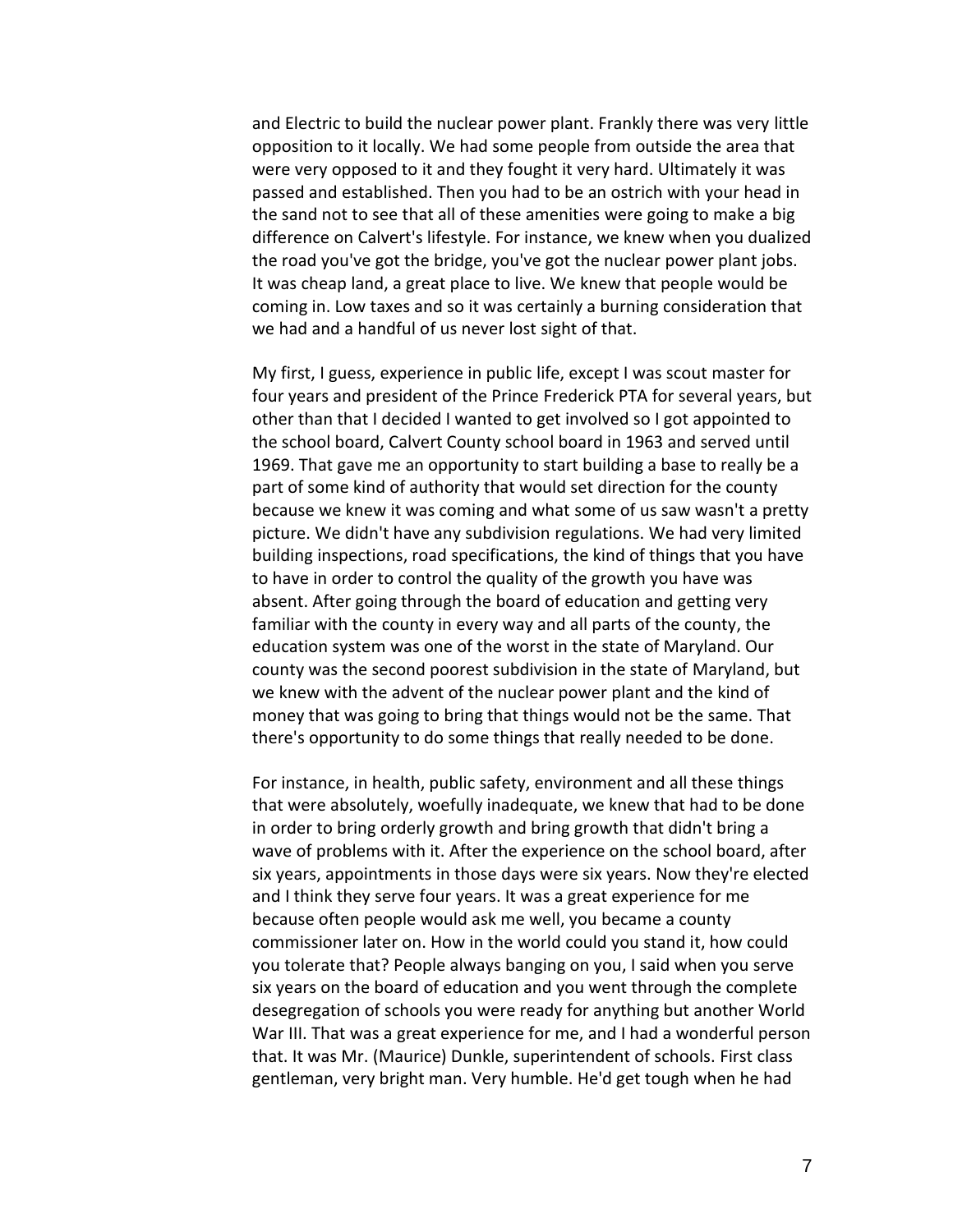to, but I learned a lot from him. I had great respect for him. We were very close friends.

As the system began to grow a little bit, with our encouragement, I began to become fully aware of what the potential this county was. We had this notion that hey, we can do these things. We're going to have growth, growth's going to come but we can have good schools. We can have a good hospital. We can have public safety, we can have recreation. We can have all these things because we're going to have the revenue source to do this. At the same time, if we set a plan in place that would establish criteria that we had to live by, and construct by, Calvert would be a better place to live. We never lost sight of that. There were quite a few people involved in that.

- Randi: That really was an unusual perspective back then. There were a lot of people who said money's coming, let development come as it may. I still don't know where that came from, where that idea of planning...
- Bernie: Well, there at the...
- Randi: Was there a group of you?

## **FIRST POLITCAL CAMPAIGN**

Bernie: They had set a plan in motion in 1965 I believe, around that time. That was the first zoning. People were very heavily opposed to it but the board of county commissioners knew they were not going to run again and they were wise enough to know that something had to be done because we're going to grow. Even in those days while their plan was inadequate at best, at least they established the theme of zoning, which put the wheels in motion. After the 60s passed, I decided in 1969 there were a lot of pressing issues in this county that really troubled me. The river in 1969 began to show real signs of deterioration and so the way the river goes so goes the Bay. We knew it wasn't isolated here in the Patuxent River. We knew it was, the whole Bay was in trouble and tried very desperately to get people to listen, but they just were not taking it seriously. They were not taking it seriously. I had some of the older folks telling me oh it's cyclical, it'll be all right. A few years like this it'll come right back.

> But there was a strange feeling I had about the absence of the grass and all the other things. That was one of the reasons and I was not happy and I say this kindly, was not happy with the closed door system of government we had in those days. I campaigned on table top government. If people elected, you people have a right to know what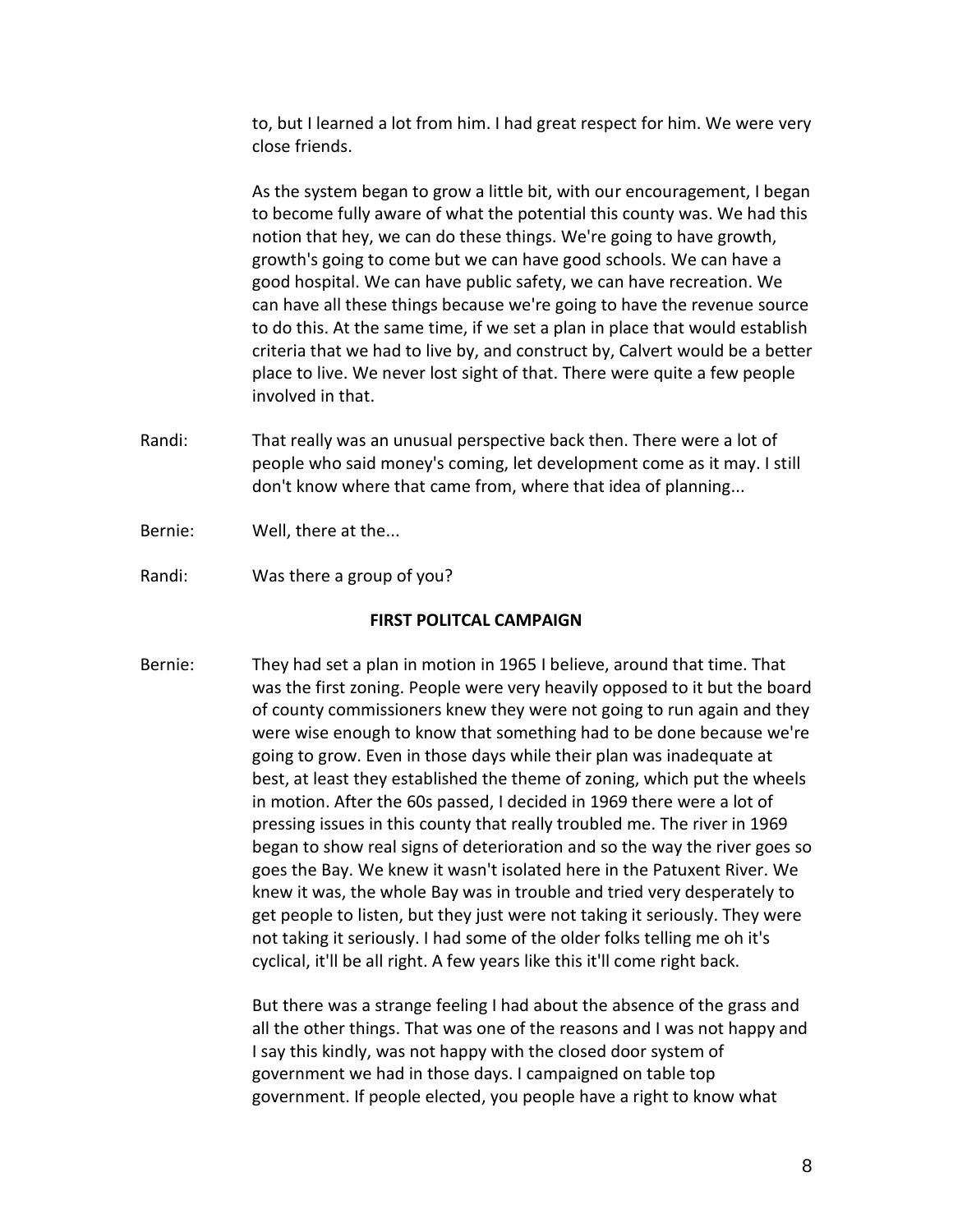you're doing. Anyway, I decided I'd run, and I was swamped with people trying to tell me not to run because they had already picked the people they wanted to be the next county commissioners. I recall one night after I made the decision to file, they came around to where the sheriff's office is now, it was old Calvert House, and told me we'll make you chairman of the Democratic Central Committee. That'll give you some time, get you some experience if you don't run this time. I said well, it sounds like you're afraid of me or something, but I've made up my mind and win, lose or draw ... I said if you want me out, you're going to have to beat me at the polls. I'm cutting a deal with nobody. I've got some things on my mind. I want to make sure they come to fruition.

They walked sharply away and that was the end of that. I ran for county commissioner in 1970 and was successful and subsequently ran for two more terms through 1982, from 70 to 1982. Now you are County Commissioner. We had some pretty good teams of work, Commissioner Truman and Dr. George Weems from the first district. We worked together. There were times when we had little controversy but on the big issues, I think everybody had insight enough to know we can't stay like we are and if we're going to grow we need to grow in such a way that it doesn't turn the county into a haphazard lifestyle.

# **PLEASANT PENINSULA PLAN**

That's when we decided to go with the big plan, which later became known as the Pleasant Peninsula Plan. I don't know whether it was Judge Rymer or whether it was his wife Gracie but one of them came up with that. I credited them both but we thought it was a great title and we called it the Pleasant Peninsula Plan. The PPP. That was the first order of business after we were sworn in to the County Commissioner's office on December 4, 1970.

First thing was to survey what we had in house, find out whether they need more personnel, where our weaknesses were, our strengths, and let's work together just as though you're running your own home. Let's bring the people involved in this and see if we can't get something going that makes sense for Calvert County. It was different ideas that people would suggest but we finally ended up with three teams. I happened to be one of them, Judge Rymer was one and Jack Williams is the other. We presented to the 72 organizations at that time in Calvert County. What we called the procedures for the Pleasant Peninsula Plan and we recruited about 400 volunteers because again, if you want people to do something, people like to be asked. Volunteers sometimes works, we're blessed with the volunteers we have in this county. But if you've got a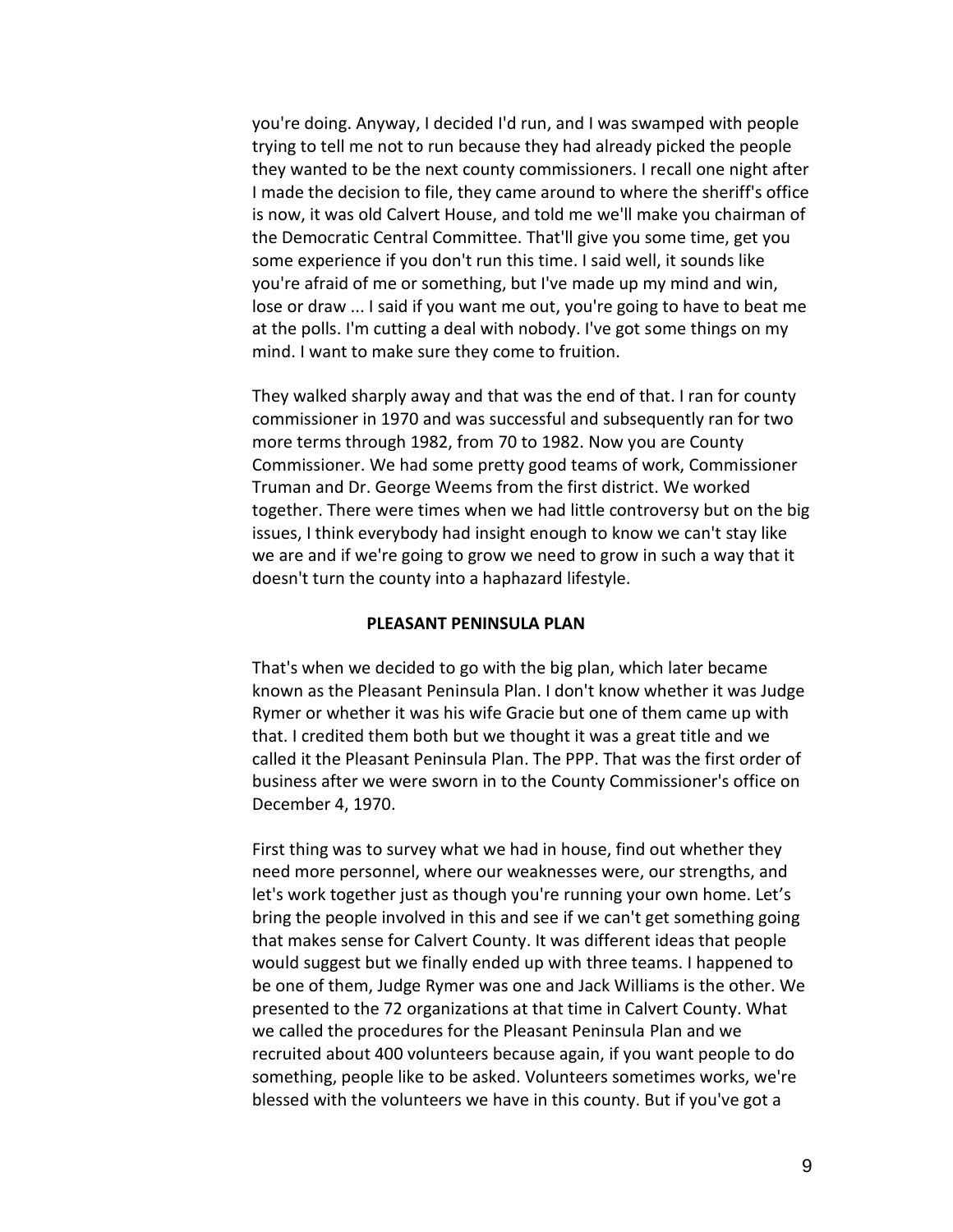tough situation, want to get the job done, you really need to buttonhole people, let them know what you're about and make them feel that they need to be a part of it. The first things we did is first I wanted to change the order of operations, so I got the other two commissioners to agree to have a volunteer of the Minister Association to come in, offer prayer before each meeting and the Pledge of Allegiance.

Secondly, it was a two to one vote on this. I wanted to set up some kind of recording device to record all the meetings of the county commissioners. We didn't have the video then, but we did have the audio. All of the tapes were put in a safe keeping place for posterity. Even today you can go to the courthouse and pull those tapes out from my early days in the early 1970s and listen to the County Commissioners meetings. Who said what and why. It was a different atmosphere to work under, but it was a good one because we always had people in the hearing room. We never allowed them to interrupt the meetings. I did not serve as president for nine consecutive years and I made sure that we ran the ship smoothly. Not unkind to anybody but I didn't want people popping up and down in the meeting. We established early rules. We used Robert's Rules of Order. I read the book several times so I knew I was pretty well informed on it. That's really how we got rolling and getting the general public involved in Calvert County into it. We broke them down into 12 different committees and then we declared a moratorium.

## **MORATORIUM ON SUBDIVISIONS**

After appropriately advertising, you know what we're doing, we declared a moratorium on subdivision of land because requests for subdivisions is coming in right and left. They knew something was going to happen and they'd want to get in before we had all these rules and regulations. We did grandfather one in. That was Ed Apple, they were building some houses and he did have his plans in. They had been pretty much approved by the planning commission at that time. Not Ed Apple, his name was Apple though wasn't it?

- Randi: It was Apple, yes.
- Bernie: He had just had a little subdivision so we grandfathered him in and he was happy and everybody else, some of them are very disgruntled but the majority of the people are very happy because they could see it was so public. And we had a new paper that came into being, The Recorder, started by Charley Molitor and he said that his reporter stayed in that hearing room. Reported everything front page all the time. That was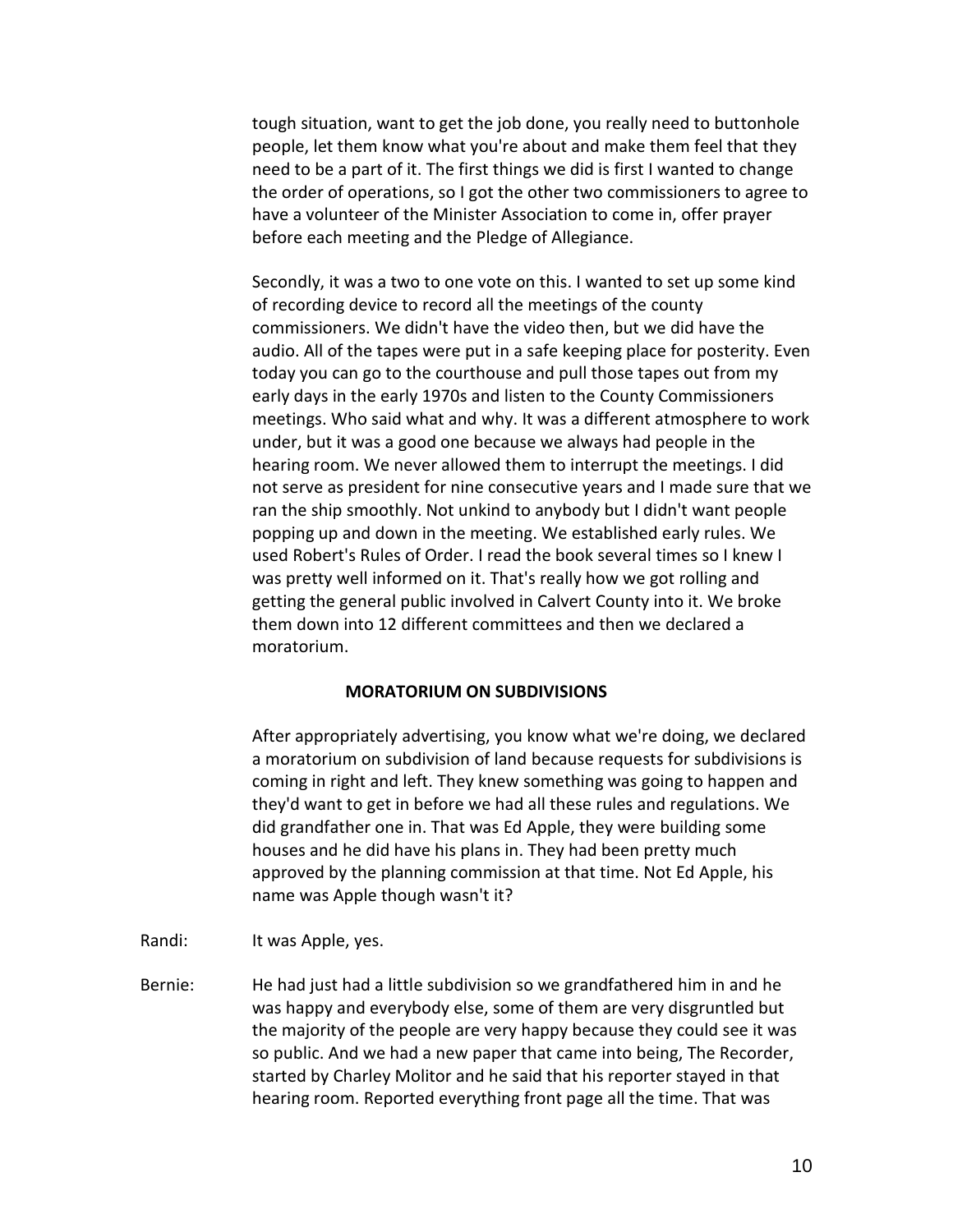really a big asset to us. No longer did we have to depend on word of mouth. We had a newspaper that was going to get the word out. It was really a godsend for Calvert County. You can't operate in a vacuum. I don't care how small or how large you are. You've got to be open, transparent, and when you do that you're walking a real safe road because most of the time there are brainy people out there and if you listen to what they're saying you could go intellectually and you can do the right thing ultimately. That's really, I guess, was the overriding objective was to simply, three words, do what's right. That's what is right if you do what's right. We finally got the moratorium in place, nobody could subdivide any more land. We kept it there until the Pleasant Peninsula Plan was totally complete.

We had professional planners as you know that put the plan together. It came out when we took our final tally before the plan was approved at public hearing, there was very little objection to it. Very limited objection to it because even those who were in the building business could see that this was the right thing to do. We're going to get better homes, we're going to get better roads. We had roads when we took office that an ambulance couldn't get in there and school buses couldn't get into the subdivision. We paved, we had to gravel and pave about 56 miles of roads that were untravelable so that school buses could get in 50 kids out, ambulance could get into someone if someone was taken ill. We did all of that and I think people saw what was happening. They didn't have any objection to it. If they did it was very minimal because we made some very, very strong moves in those first four years and I had people that suggested to me that was, I think a little greedy. You'll never get elected again but I led the ticket that year.

## **EARLY PLANNING SUCCESS**

I had already made up my mind that if the people in Calvert County don't like my style, don't like my leadership, they have a way to correct it in four years. Every November you can do what you want to do. If they want a Hoboken, New Jersey, in Calvert County I don't want to serve them anyway. I can tell you the reception that I got was overwhelming. It was one of the finest journeys of my life going through that period. People were so good to me and so supportive. I look back over it and there's not many regrets. We're all imperfect but not many regrets. We can look back with a sense of pride on how the growth came because we have had some very wonderful people migrate to Calvert County. They are really community minded people. They've contributed great deals to our school system. They're very helpful in community organizations and I would say that, I don't want to sound like Long Island, New York, but if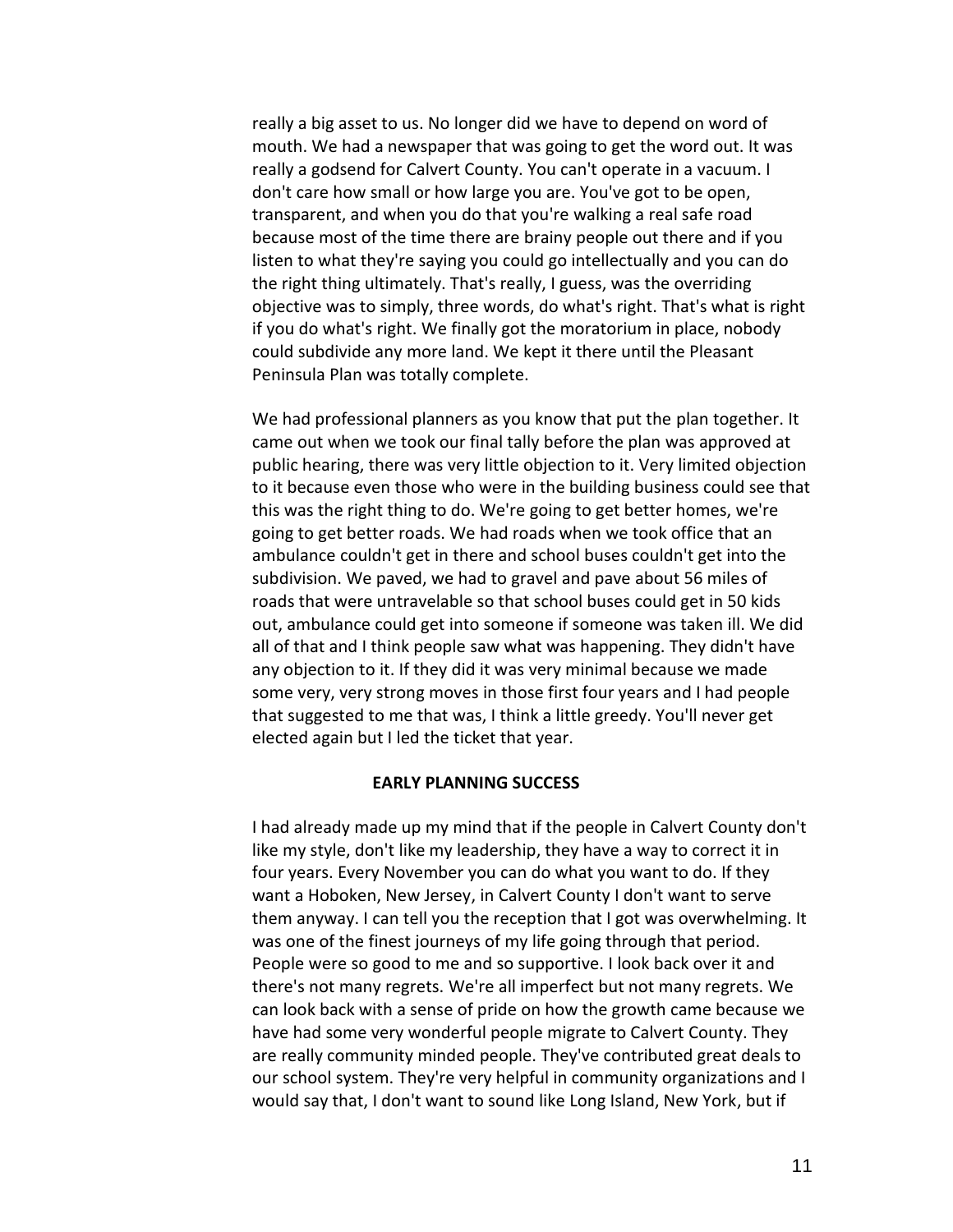you're going to have growth you ought to get the best growth you can get. I think that's what Calvert County did. I don't think there's any need for anyone to be apologetic about it. I think it's the right thing to do then. It's still the right thing to do.

I guess my hope and prayer is as the executive body changes in Calvert County that they won't chop that part of their memory off and forget it. I'd like to see continuity that kind of thinking infinite because we can still maintain a healthy lifestyle in Calvert County if we don't get too rambunctious and don't get too greedy. The problem with the day to day, the Chesapeake Bay and its tributaries today is simply greed.

## **IMPACTS OF GROWTH**

We have not kept pace with the kind of things we should have done with growth. We had I think about 55,000 people back in the early days in the whole Patuxent River watershed. Today I think it's about three quarters of a million people that live there and most of the waste, most of human waste, ends up going into wastewater treatment plants, from there into the fluid goes into streams, into the river, into the bay. We've got a long ways to go environmentally to clean out Chesapeake Bay. It would be an unpardonable catastrophe if we don't continue. Never give up, continue on and never allow ourselves to become too disappointed, too discouraged. That is not an option for me I can assure you. I hope that represents most of the good thinking people in this county.

You can have everything in the world, the biggest bank account, the largest car, the biggest home and all of that but when you get a little nearer to the sunset of your life you look back over your shoulder. Hopefully you'll see a wake of things behind that really helped make this a better place to live and in the absence of that I think you leave this world with a conscious full of hypocrisy because you didn't do what you should've done. I appeal to all of the folks that followed me and those that will follow others. Never lose sight of the fact that there's not anything more important than clean air and clean water. Money, you can't buy those things. We really need to jump start that theory and get it rolling again. I don't know how we can do it but there's got to be a way. There's some smart thinkers out there. There's got to be a way that we can remold and remake and begin to take this day seriously from a dramatic standpoint. It isn't just the aquatic life that we lose out there and the economic engines out there. I can't even predict a figure that would be appropriate if you could clean that bay up back to the 1950s. The productivity we had then has billions of billions of dollars that could be made. There's a good job market there.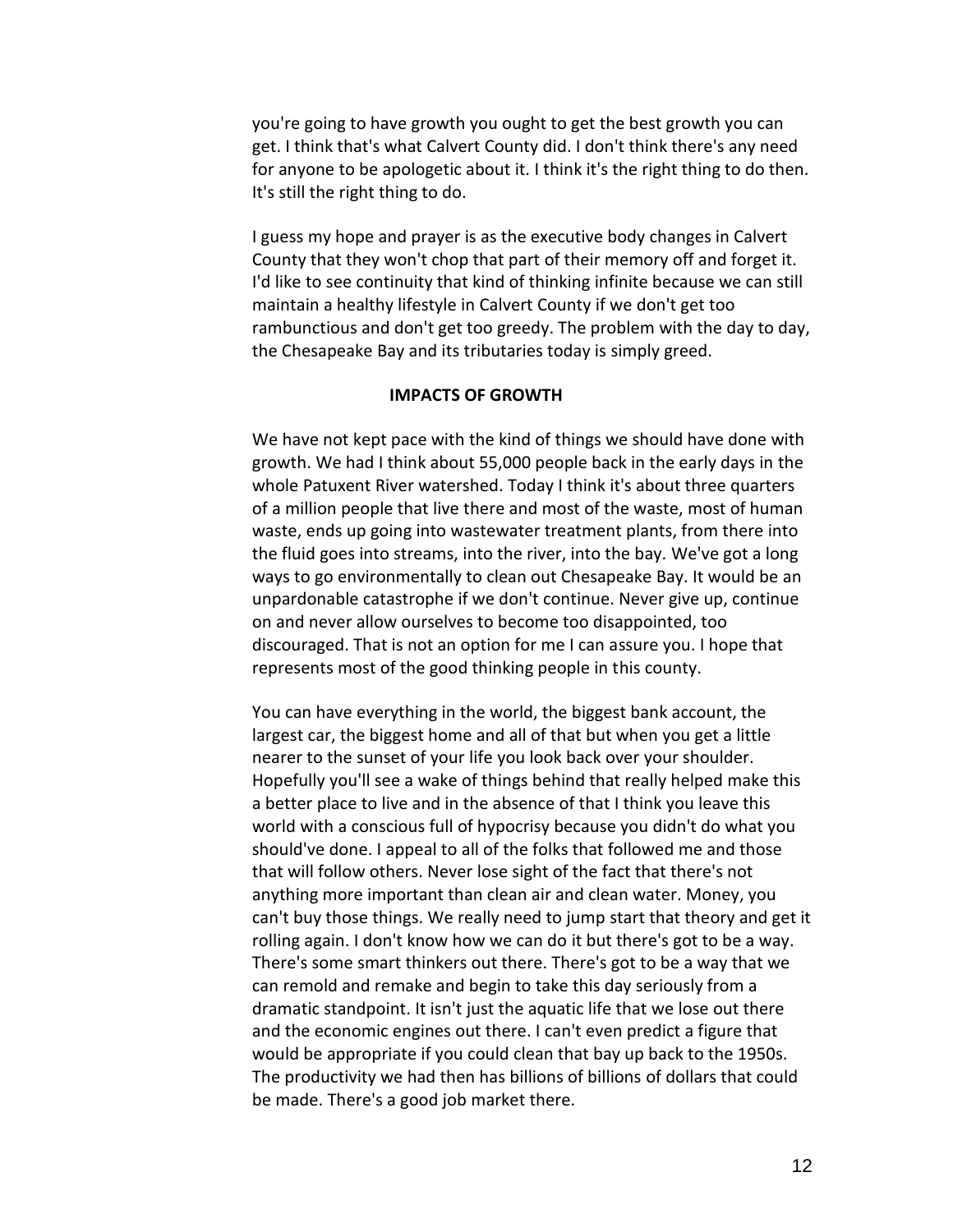All of that's gone right now. There's some nice things happening but it isn't happening fast enough. I often say that the only thing I want to see, I don't expect to live long enough to see the bay cleaned up. I thought in the beginning some 45 years ago that we would be able to clean the bay up in 10 or 20 years. I think if we would have put our shoulders to the wheel and made the investments and set the restrictions in place that we need to make sure that we don't eradicate the good stuff simply for one word and that's greed. Five letters. GREED.

- Randi: I wonder, when you talk about how you got the community behind this plan it makes it sound like everybody was so happy about it all and followed you. There was a lot of controversy, wasn't there? There were a lot of people who were very opposed to what you were doing.
- Bernie: To suggest that we were able to accomplish some things, particularly the growth issue, and other things that were appropriate, we needed the amenities. If you're going to grow we knew that we needed a good hospital. We needed a good school system. If somebody's going to move to a county and they are intellectually equipped and they love their family, they're going to ask questions before the move. How's your school system? What about if my family gets sick, what's the health situation down there? How's your hospital doing? Is it safe for my wife to go to the grocery store? What's the crime down there? They're going to ask all the pertinent questions.

We tried to ask those questions. We tried to establish the kind of things that would assure that the right answer would go back to these people, whoever they are. I think we've been successful but it didn't happen without some controversy because when people who don't have vision, or don't want vision, they're looking for today and tomorrow. They're not looking 20 years, 40 years, 50 years down the road. You're going to have trouble with them because their minds are made up. I want to make a million dollars this year and I'm not concerned about next year.

There are a number of those people that are still around and a number of them that are still trying to make this a hub of productivity so that their billion dollars will become two billion. I know I'm repeating myself but that's very secondary when your life grows short. Becomes very secondary in your memory. You want to make sure that you do something to give back to the community so that people that you leave behind will have good thoughts about you even years after you're gone.

Randi: Here you were the county commissioner out there at meetings, talking about the plan. I've never seen any commissioners after that doing that.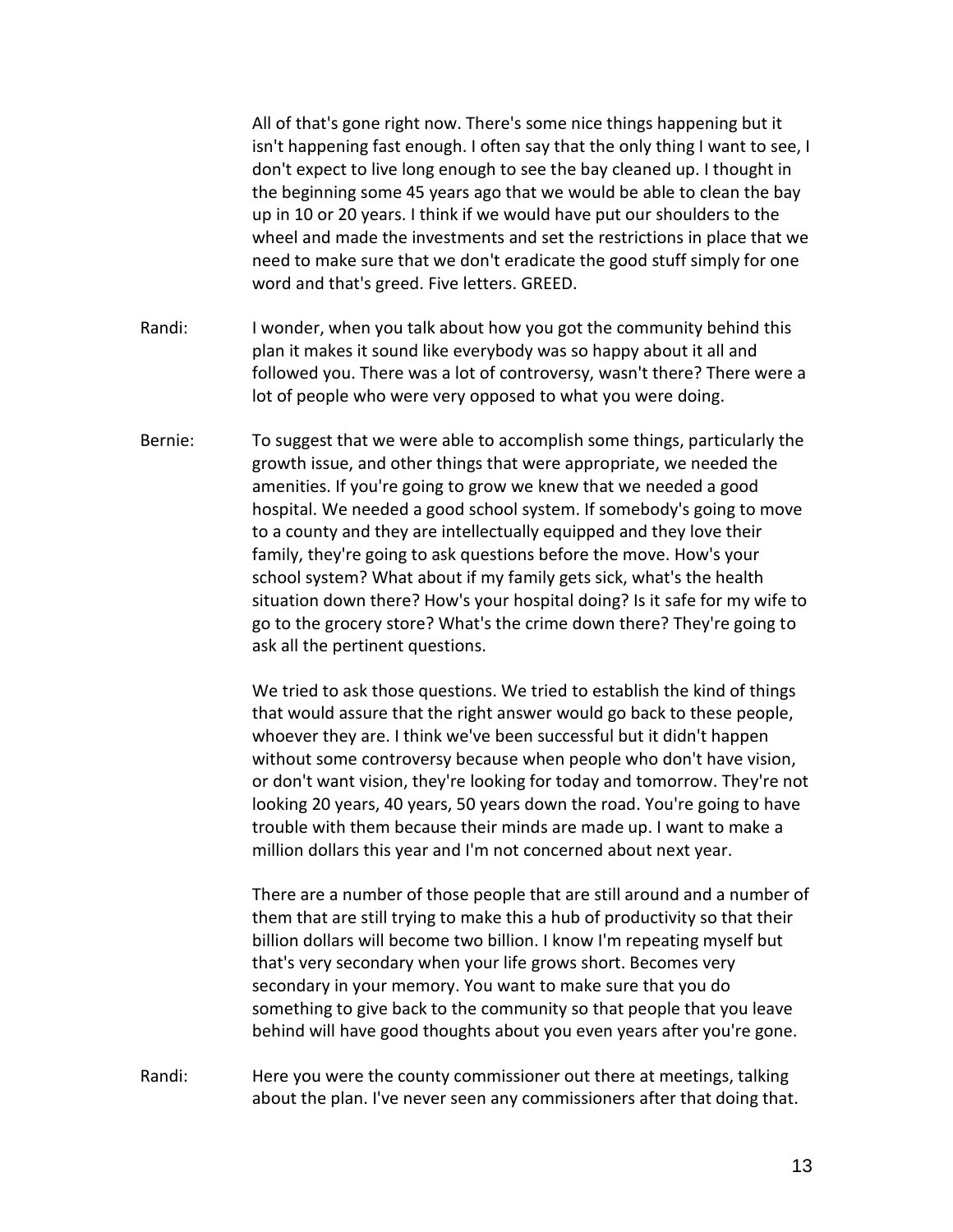They sent planning staff out to do it. But you were very hands on. I guess that was just part of your philosophy about how to get things done?

### **GOVERNING APPROACH AND PHILOSOPHY**

Bernie: I always felt when I was in public office that that's the people's office. I'm their representative, I'm their figure head, I'm their mouthpiece. I ought to be doing things that replicate what they want me to do. They're the ones that voted for me. I never lost sight of that at all. I would hope that idea would be resurrected so that ... one of the things I admitted telling you was that initially I suggested to the County Commissioners, the two members and they agreed, I would like to appoint a citizen's advisory committee that would entail all walks of life from all sectors of the county. Again, that would be something that would not be political appointments as such. How do you do it?

> My suggestion was to write to all the business, civic citizens organizations, ask them to send us three names in. We'll appoint 25 people. We'll let the secretary, let him make a chart. The secretary did make a chart. As the names came in from a number of organizations she put the names down. Then if they were on several organizations, like if they were a member of the Lion's Club and they were a member of the League of Women's Voters and a member of something else, it gave them three stars. We may have picked just the three stars. I didn't pick them nor did the other two commissioners. The secretary put the chart together and then told us who the eligible candidates were.

In one instance I did go out on my own and recruit people because we did not have representation from the black community. I went out and handpicked people in the black community that I knew they were civic leaders, they were community leaders. They were good people and people that loved Calvert County but for some reason or another they got dropped out of the loop. We ended up with a number of blacks on there. Every issue that came up in Calvert County, before we discussed it publicly, went to this committee. The first meeting we had I was able to talk the governor into loaning us his yacht to take them all out on the governor's yacht. We went to Saint Michaels, had dinner over there but we had a meeting aboard the yacht. I explained the whole process. Now, what we want you to do, when we have an idea we're going to present it to you. We want you to go back to your organization, Lion's Club, Rotary Club, Kiwanis, whatever it is, church, civic. Talk to them about it.

Then the next time that we meet we want you to give us the feedback. Is it good, bad or indifferent? Most of the times that's the way it happened.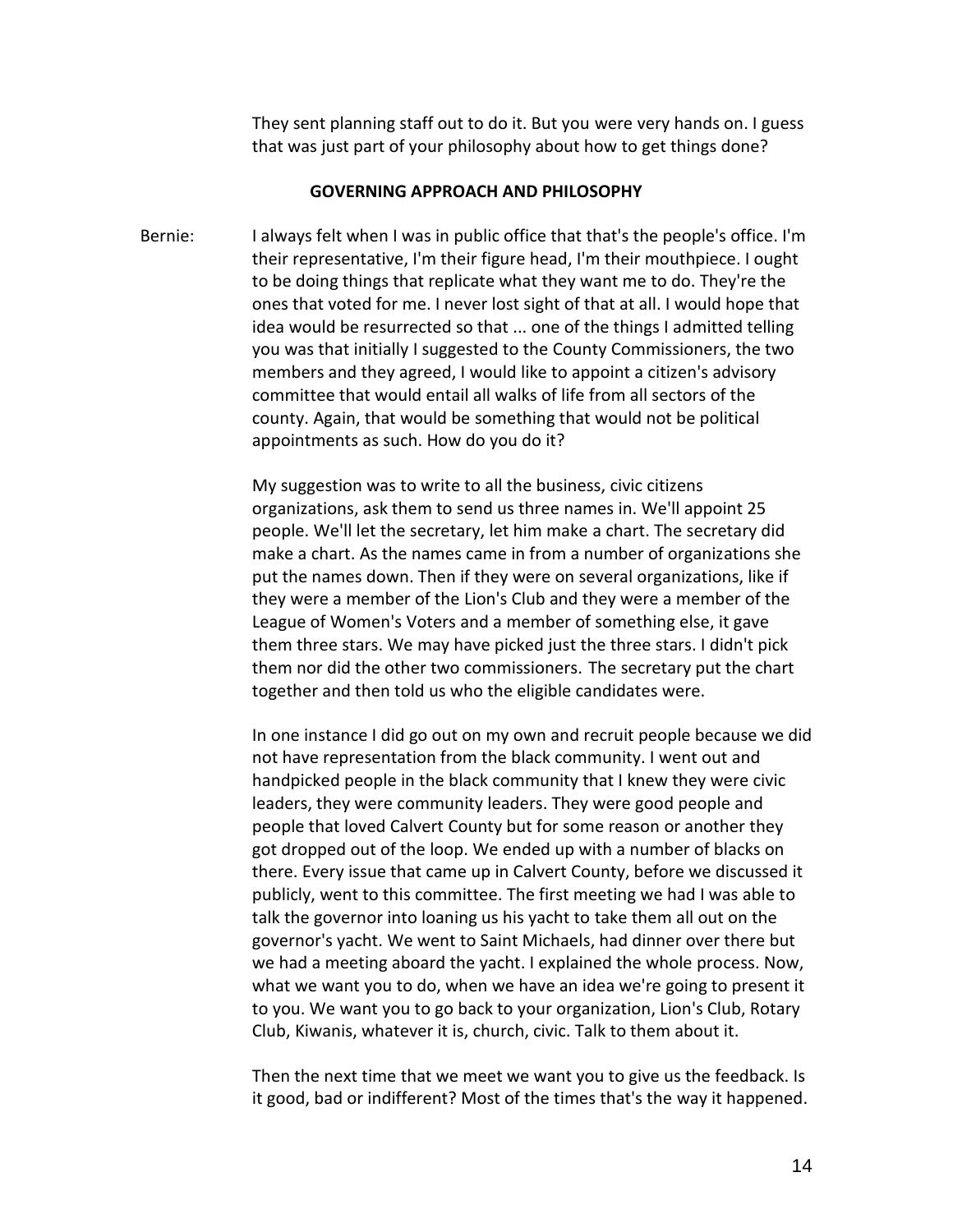It wasn't treated lightly. They were very important people. They were people that had a record of doing things right and wanting things done right. We had a few people that were on the other side but that's the way you deal with it. That citizens advisory commission was a great sounding board. Some ideas we had we put before them, they thought it wasn't a good idea, it died. We didn't push it any further.

Randi: When you were working on the Pleasant Peninsula Plan there were some major issues like land use, the environment, agriculture. Were there any in particular that stuck out in your mind as being ... I suppose you would say the environment.

#### **NEW FUNDING SOURCES**

Bernie: I think because of the people that were involved and they had certain receptivity to what we were doing. I think because of them and most of those people were trusted in the community, that the opposition ... for instance, in the agriculture preservation, that was a hot button. Three of us met. Bill Geyser, Greg Boyd and myself. We'd go to Maryland Tobacco Growers Association, we'd meet four or five farmers and we went to the farmers and tell them what we're trying to do. We're trying to save agriculture land in Calvert County but we don't want to save it at the price of demeaning your investment. That was the reason for the TDRs and all that came on later on. Wherever you saw a little fire smoldering, you dealt with that. You didn't ignore it and wait until it got into a public hearing where you had a little bit of chaos and I think it was because the way that everything was handled. For instance, my first budget in 1970, if I recall it correctly, was about \$4 million. The first check that I got from Baltimore Gas and Electric in 1975 was for \$7.5 million.

> Not too many years later we got a check for \$13 million. We knew when we put that plan together and it called for recreational parks in each district, we'd call for a new hospital. We'd call for an expanded public safety sheriff's department, marked cars. We knew that we would have the money to take care of that. It was the right thing to do. While there was a group of taxpayers who's led by one of the public officials that was highly respected in the county here didn't agree with the Pleasant Peninsula Plan at all, but the idea that they had was we can drop taxes down to \$1. We could have, there's no question about it but you can see by dropping the tax rate you would be pulling people in hand over fist and we weren't ready for that. We stayed the course on the tax. I did at one time try to give them a tax break. The way I interpreted Article 25 we had the authority to do it. What it simply did was she gave everybody in Calvert County including the industry, business and all that's included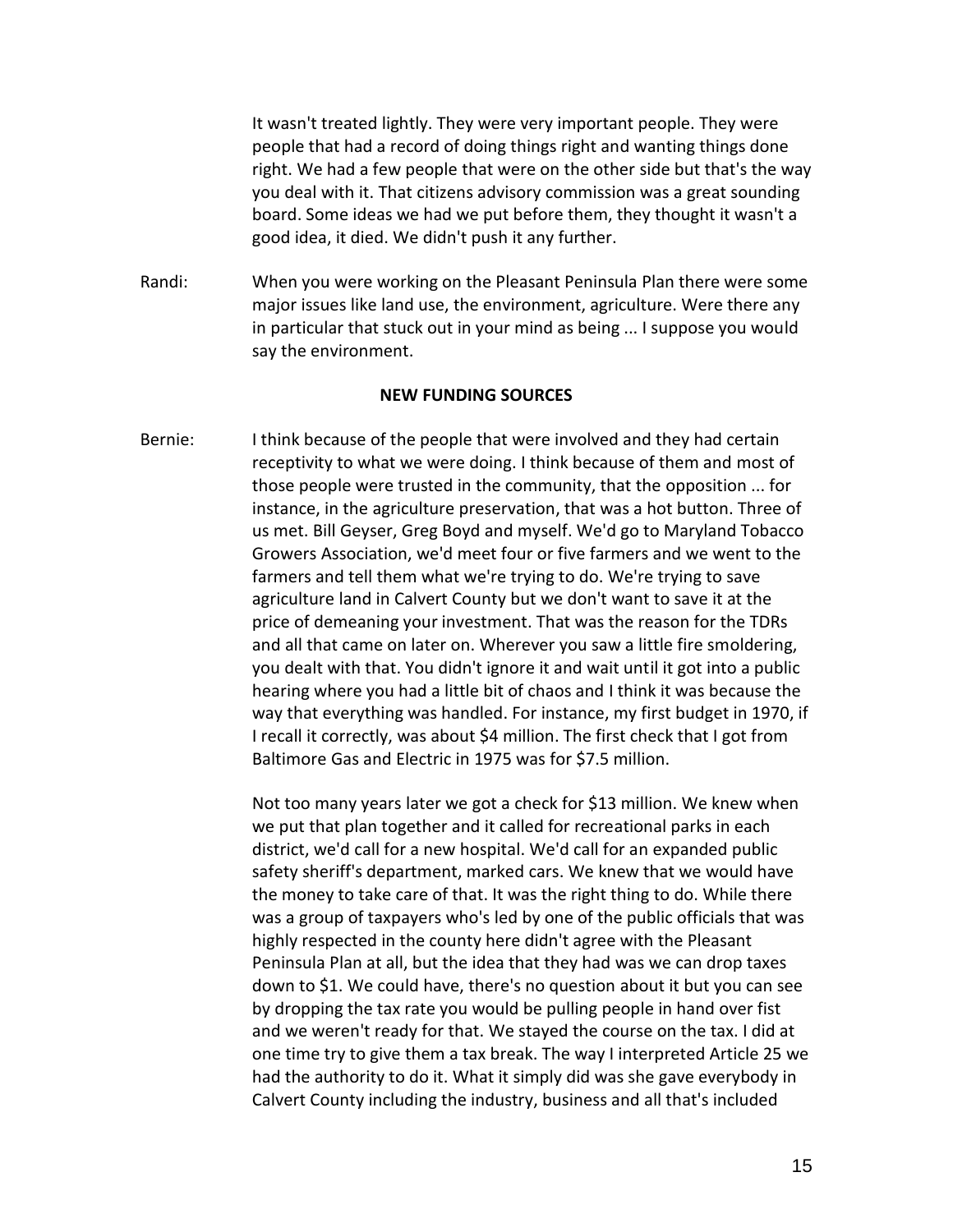BG&E, \$1000 tax break. \$1000 and it had very little impact on the total revenues coming in at that time, but it did show that we were in good faith about it.

That was challenged in court. It was upheld in lower courts but when it took to the Court of Appeals we lost that. That's one of the minor disappointments that I had. It was an attempt to accommodate those that were screaming you need to do something about taxes. At the same time, not erode the revenue because we had the liability here in the nuclear power plant. It seemed thoughtless to create a situation where we cut their taxes in half. You're talking about billions and billions of dollars, then the tax burden would at a later date would have to come on real estate tax. You'd have to raise taxes again. Anyway, that was an interesting part of it.

Randi: You received and the county received a national award. You went to Hawaii and got all kinds of kudos for this. Tell a little bit about that because that really set Calvert County apart, that planning process.

#### **NATIONAL RECOGNITION FOR COUNTY PLANNING**

Bernie: We were very humbled by that. To this day I think back over it and because of the contributions that the people in this county made, the people that made me, it's a very humbling experience when you think little old Calvert County not too many years ago was unheard of. Now we're getting a national award because we have created a planning procedure that had never been tried and tested before. We had nothing but complete success with it. We got a national award with it and I got a big long letter complimenting me on it. They were going to present an award and it would be in Honolulu in Hawaii. I'd been to Hawaii a couple of times when I was going overseas during the war, we stopped over there a few days. Then coming back they stopped us off at Waikiki Beach. We kind of swam around the water there and got humanized for awhile, for about a week, and then they brought us back to the states which was a good thing to do because the environment you experience over there and the sights you see is something that needs to be tempered before you bring that back home with you.

> The trip to Hawaii, someone proposed that the county pay for the trip. I said well, if the county pays for it, it will pay for it without my vote. Since I'm affected I am not going to vote for it. That meant the other two commissioners had to vote. One other commissioner would not vote for it. So I paid my way down and back. Paid for my lodging, everything there. I was happy to do it. At a later date, I believe it was the League of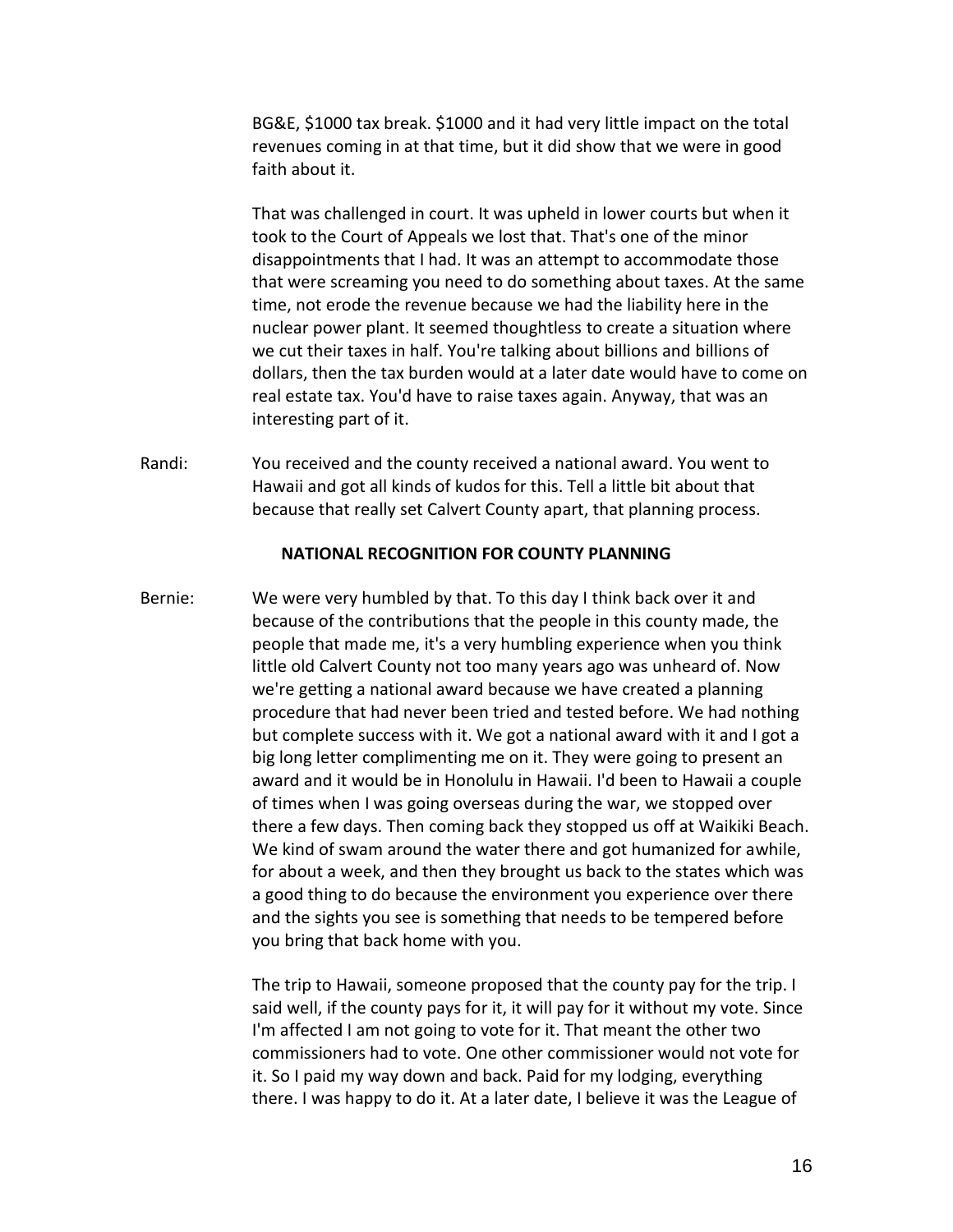Women's Voters or some organization got together and reimbursed me for most of the money that I spent on it because they thought it was unfair. This was quite an honor for the county and yet here I am paying for my trip. You know, all during our 12 years we never had lunch on the county. We went out and bought our own lunch. Now they have lunches catered in. It's changing, I guess. Procedural change. There's nothing wrong about it. It's the right thing to do. We just decided we could afford to buy our lunch. We didn't need the county. You have to eat lunch if you're at home right?

- Randi: The plan was a total success. The process was a success and then it came to implementation and there was a period of time after the plan was adopted when there was still a lot rezoning requests come up. When I read back on how that evolved, for awhile the planning commission would recommend against a rezoning. The board would, this was before your term actually, before they would approve the rezoning and after the Pleasant Peninsula Plan it looked like it was headed in the same direction but you really stood firm against approving a lot of these rezoning. I know Tom Rymer worked very hard on that, but had you not followed up on the plan itself and what it called for we would have had strict commercial development all up and down the floor I believe. That must have been tough for you to make those calls.
- Bernie: I looked at the Pleasant Peninsula Plan and I compared it to road map. Now we have GPS and all that good stuff but remember, we used to use paper road maps. That's how we traveled. If I were going to take a trip to Fort Myers, Florida, or West Palm Beach, Florida, I'd get my old maps out, the east coast and I'd follow that map religiously. That's how I got there.

That's what I did with the Pleasant Peninsula Plan. It established certain criteria to live by and to take action by. That's just like a road map. I followed that. I remember one time I felt so sorry for this person. I won't mention any names. It was so sincere when he came in and I said you know, my heart tells me to vote for this. As soon as I voted for it, it wasn't six months later until he had sold the product for a big sum of money and moved out of the county. That'll never happen again as long as I'm in public office. My heart will lead me but when it comes to things that contradict that plan I'm going to stand tall in the saddle and I'll take my licks. I'm just not going to compromise.

There was some big people that wanted zoning. I mean, some powerful people who wanted zoning. I never voted for it. Some of it got through but it got through without my vote. I just think that nothing is perfect. The plan itself was not perfect but it was a darn good benchmark to go by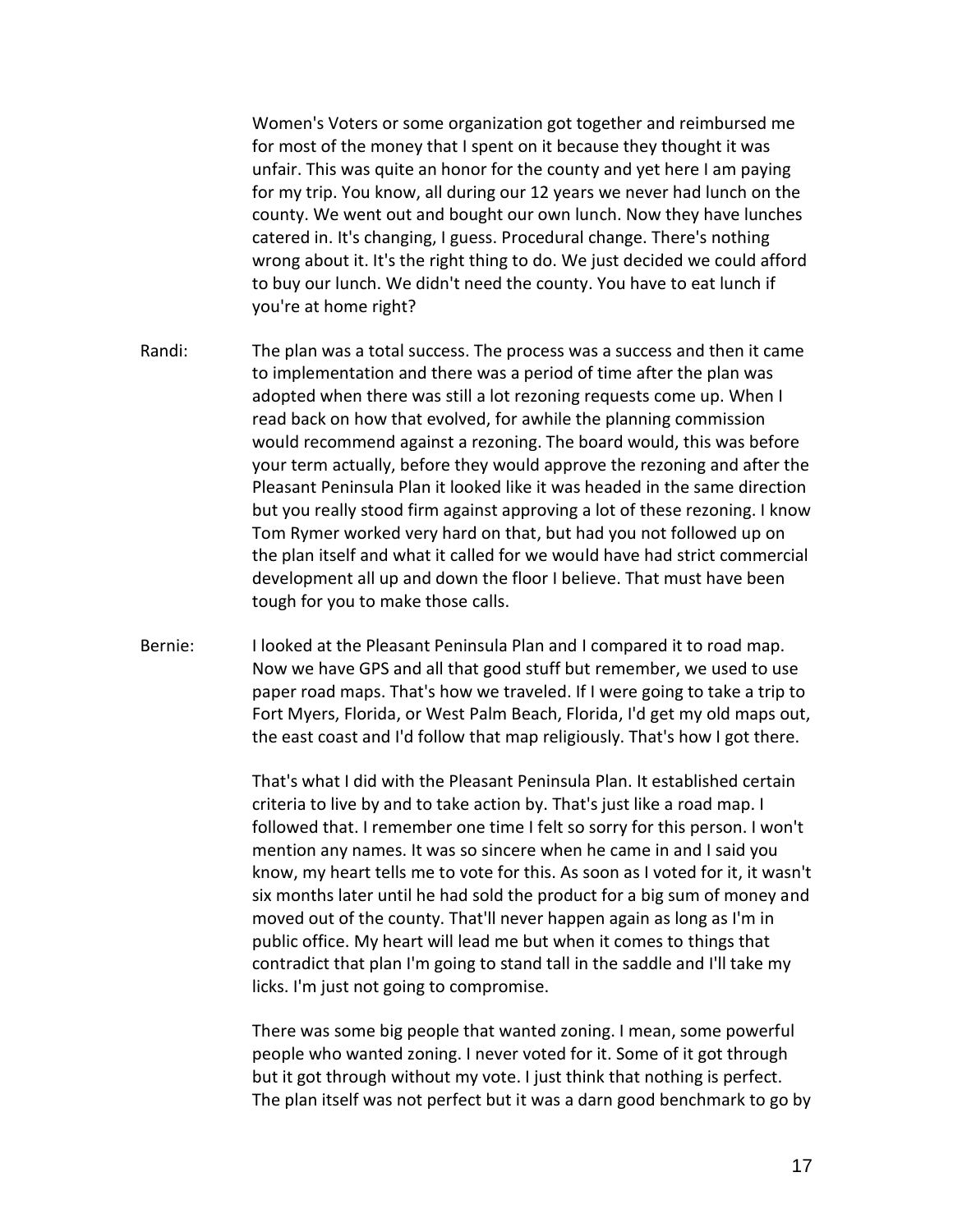and I tried to keep myself educated to the fact look, you're a big part of getting this going.

This plan has meant a lot to the county. This is no time to get weak knees. Stick with it and go with it. I did and you know, even with all of the threats I had that they were going to defeat me, I never had a close election. Never had a real close election. Didn't have to wait for absentee ballots to see if won or not. I think that is a real strong answer from the people. People were voting in those days. They've backed off voting some now, but people were voting in those days. They had pretty good percentage rating for voting. That gives you the strength you need to carry you through the stormy days, the stormy times. They will come.

You just have to stabilize your mind, you have to stabilize your position and try desperately not to lose your diplomacy, to move forward, to be as kind as you can but also remember that that plan was developed by 400 people with complete public support at the end and that should never, ever be ignored. Even though it's imperfect it should never be traded off for something because somebody wants to make a few dollars on it.

## **PRESERVING FARMLANDS**

- Randi: One of the goals, you talked about this a little bit, preserving farmland. That was one of the goals in the Pleasant Peninsula Plan. Two years passed after adoption and no action had been taken. Then you called a very well attended meeting where you stated that if we didn't do something about developing an agriculture preservation program there wouldn't be any farmland left in 25 years. I remember that meeting very clearly. Within a year the county became the first county in Maryland to have an agriculture preservation program. I see the way you handled that as an example of your leadership style because you didn't come out with an answer. You said alright folks. Here's the problem. How do we solve it? Do you want to talk at all about how you approached your leadership style or where it came from? That seemed to be a very unique part of...
- Bernie: During my career in public service, particularly on the local level as county commissioner, I've always held agriculture very high because the farmers, they're the ones that raise the food that we eat, and the fiber. That sustains our lives. They're good people. They're hard working people. For the most part they're very neighborly. They're people that will pitch in and give you a hand if you need it. I've had, there's two groups that I've always had a very warm spot in my heart for, that was the farmer and the waterman because I've done a little of both. Farming was very meager. I helped my grandfather, both of my grandfathers but it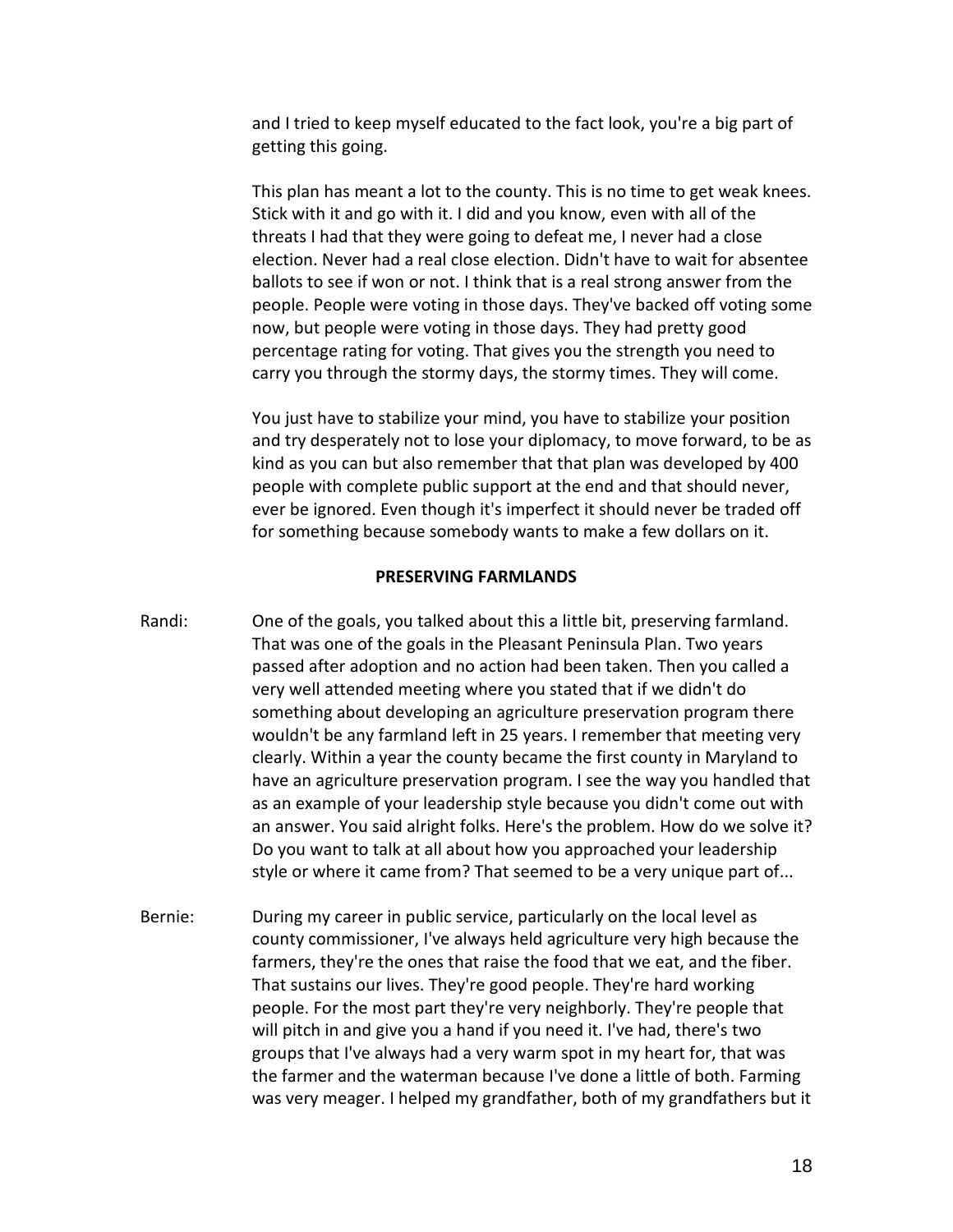was never a profession for me. You could see what was happening, that even with the zoning we had, which required you to have five acres to build on, that was good when we passed it. I tried to get ten and was out voted. Even at five acres it looked like it was going to work pretty good at first and then we get this, we're spreading all over the farmland. What do you do about this?

Remember I talked with Greg Bowen. I was responsible for Greg going to work over at Tri County Councilman's planner. I was chairman of the council at that time and also pretty responsible for him, getting in on the planning department here in Calvert County. Greg is a good thinker. He's a real good thinker. There's a fellow by the name of Bill Geyser, I don't know whether that rings a bell or not. He was gung ho for Ag preservation so we sort of joined as a trio. We went all around this county talking to farmers. Sometimes we'd four or five people here, four or five people there. We'd explain to them we're not trying to take your farm away. We're not trying to do anything that's injurious to you. We're trying to save farmland, at the same time not hurt you financially. It took a little time, but you know the meeting we had, final meeting we had after all of this planning and talking and cajoling, we listed other areas, talked with other officials. We had a public meeting at Calvert County High School and we took a vote. Took a vote that night. The farmers and the people in general. There was only one hand in opposition to it. I won't mention that name, but he was in opposition to everything.

I don't know whether he's still living or not. I've lost sight of him because he and I were not walking the same walk. But anyway, it was passed and it turned out to be while everything is imperfect, we know that each of us are, it was a step in the right direction to preserve a very, very extremely important part of Calvert's culture and that's to retain agriculture. I think we've done pretty doggone good when you look back at the acres that's been saved in agriculture in perpetuity. I get a lot of comments from newcomers, I really enjoy the environment and seeing a cornfield and soybeans over here and he said it's kind of fun. You don't see that in many counties in Maryland, particularly in the urban areas. You know the farmers get kind of whipped for the demise of the water quality but if you think back, we don't have 10% of the agriculture that we used to have. You think back to my childhood days, that Patuxent River on both sides, every field was full of tobacco. Tobacco was king then. They actually side dressed the tobacco with urea, which is really strong nitrogen.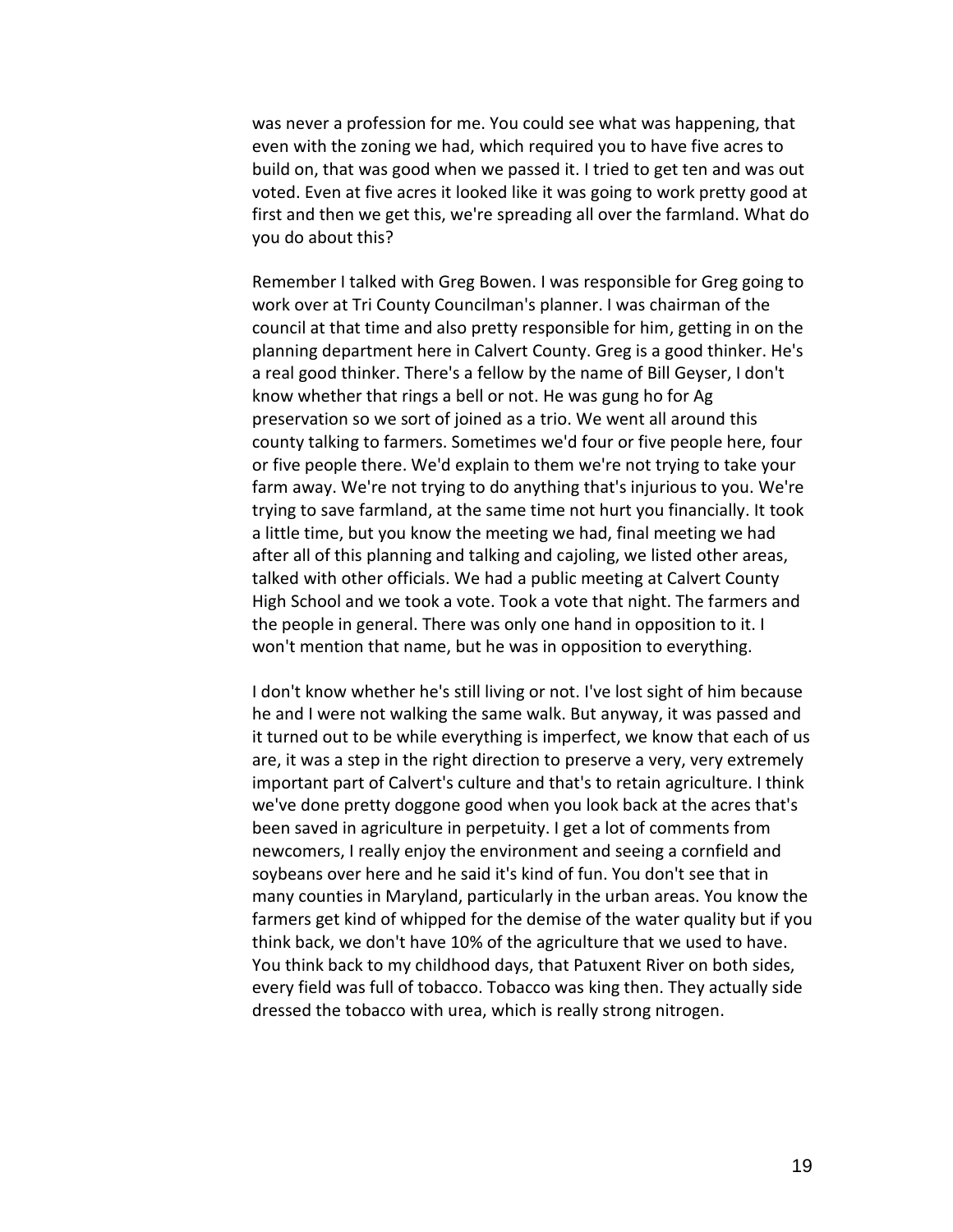#### **SAVING CHESAPEAKE BAY**

If you had a rain a lot of that would wash into the river and do the thing we were trying not to do and that's enrich the river with nitrogen and phosphorus and toxicity. The farmers today, in my opinion, I'm speaking of southern Maryland now. I know other areas and I'm not the least bit hesitant to say Delmarva's a real problem over there with all those birds and all that manure, we still haven't been able to ... they're working on it but we haven't been able to really get a handle on that. It has such an impact on the people like the Purdue people that raise millions and millions of birds and that's food for the people that need to eat and it's also pretty good income for those who are operating it. I am told, and I have to take the scientist's word for it, the land in which this manure has been spread is so thick that through natural process it would take 50 years for that to correct itself. The point I want to make here, this may be a good time to make it, if that 50 years, I'd be 140 years old. Moses made it 120 years.

If you look back at Moses when he led the Israelites out of Egypt after 400 years of bondage, he didn't get to the Promised Land. He got to see it from the top of the mountain but he did not get to see the Promised Land. It's not a compelling or compulsive reason for me to see it. As long as we know we've got in place without compromise the kind of tools and the plan that's going to do the job. How long did it take to build the Notre Dame in Paris? 125 years or something like that? The architects that started that, the engineers, the people that did the blueprint, none of them lived to see it. It wasn't important. But it got done. That's the way I like to look at the Chesapeake Bay. I know I'm digressing and I'm a perfect candidate for that. Wherever I go, the bay keeps flashing in front of, particularly my beloved Patuxent River. After 45 years of working very hard, the Patuxent River today is in worse shape than it was when I started back in 1969. That was one of several things that catapulted me into public office.

For that I am not discouraged but I am certainly disappointed. There's no room in my heart, mind or soul to stop until physical or mental reasons make that a necessary thing because that Chesapeake Bay is so precious and so economically important. But even more so than that, we're now seeing the *Vibrio vulnificus* raising its ugly head out there. You've got a scratch or cut on you, the hot months July and August, be very careful how you go into the river. I'm not suggesting that we put signs do not go in the river but I can tell you that is bad stuff that can cause even a fatality. We know that because we've had people die from it. We've also had people who've lost limbs from it and I've had personal friends of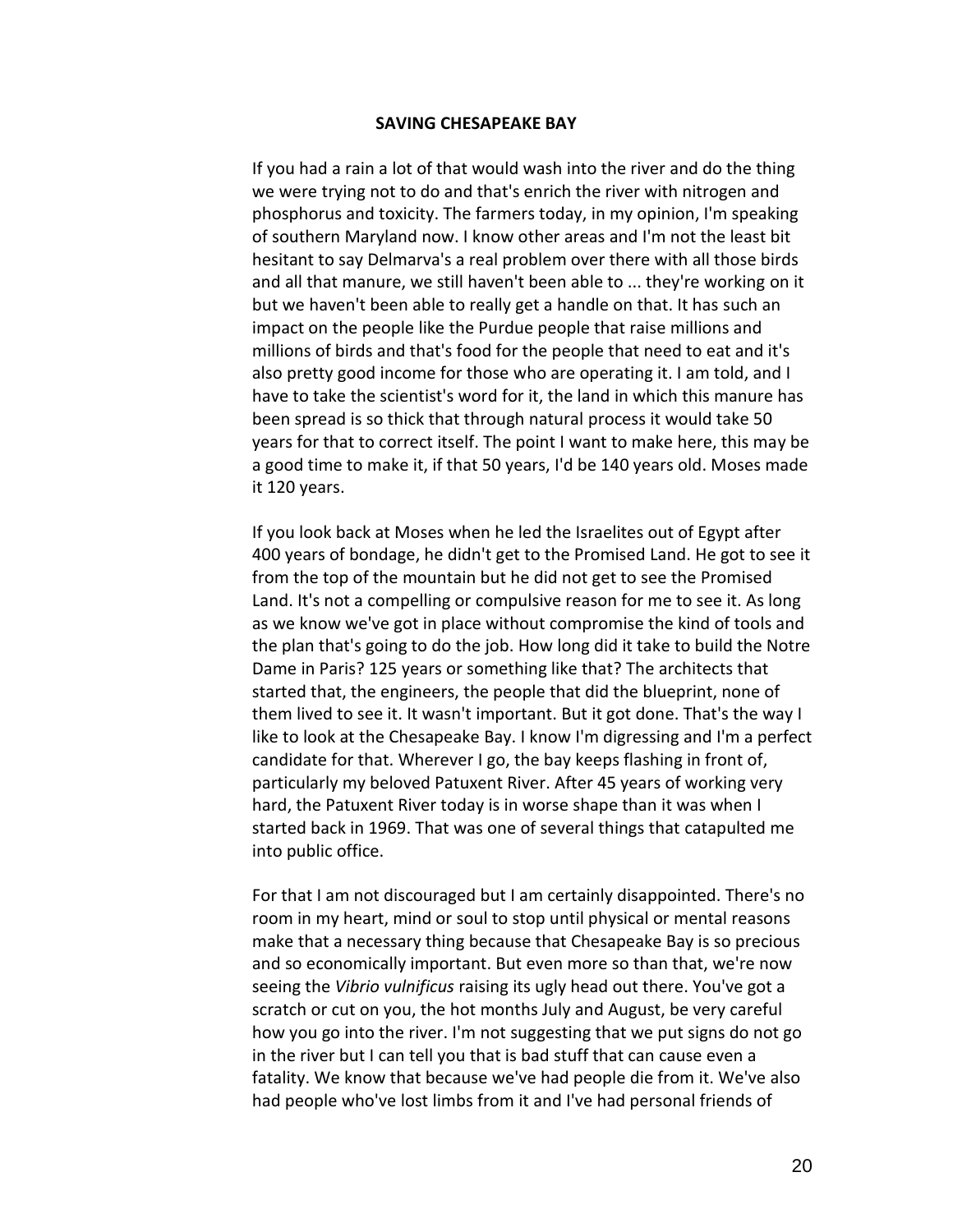mine that has gone through some very trying times and intensive care and all.

We really digressed that time. I guess it gave me a chance to focus in on the bay one more time. I don't think we can repeat that enough because I don't see the same measure of excitement and enthusiasm now that I did not too many years back when every store I went into people would say how's the river coming along, is the bay getting any better?

Well, they've seen hundreds of millions of dollars have been spent and we've done this. I think we can take some pride in we've stopped it from dying but the improvements are there in some areas. Those improvements are not significant enough to throw the towel in and say oh we've got it made now, it's improved. Farmland is important, it'll always be important. We had in the 20th century a billion people on this planet. 21st century seven billion. They expect that to double in the nottoo-distant future, 14 billion people. We need the agricultural land to raise the food and fiber to feed these people. It's absolutely every acre of agricultural land we save.

I said it back in the 70s. Land for agricultural purposes down the road my vision tells me will be worth more than it will be for a developer to buy and build on. That's how important it will be. Food prices will be significantly higher but at least we'll have the land to raise that food on. That's a component that we can't shirk. We've got to do it, we've got to save agricultural land. We've got to make sure that farmers are comfortable. If they deserve a penalty, I have no sensitivity about that but I just refuse to accept the fact that farmers in southern Maryland are the problem with the Patuxent River.

They are not the enemy of the Patuxent River. The enemy of the Patuxent River is the air deposition and runoff, which includes agriculture. And the waste water treatment plants. That's the pie chart that's taken us down.

Randi: Well, I have tried to focus on your years as county commissioner. I think we've covered a lot of territory but is there anything about those years that you'd like to talk about that I haven't asked you about yet?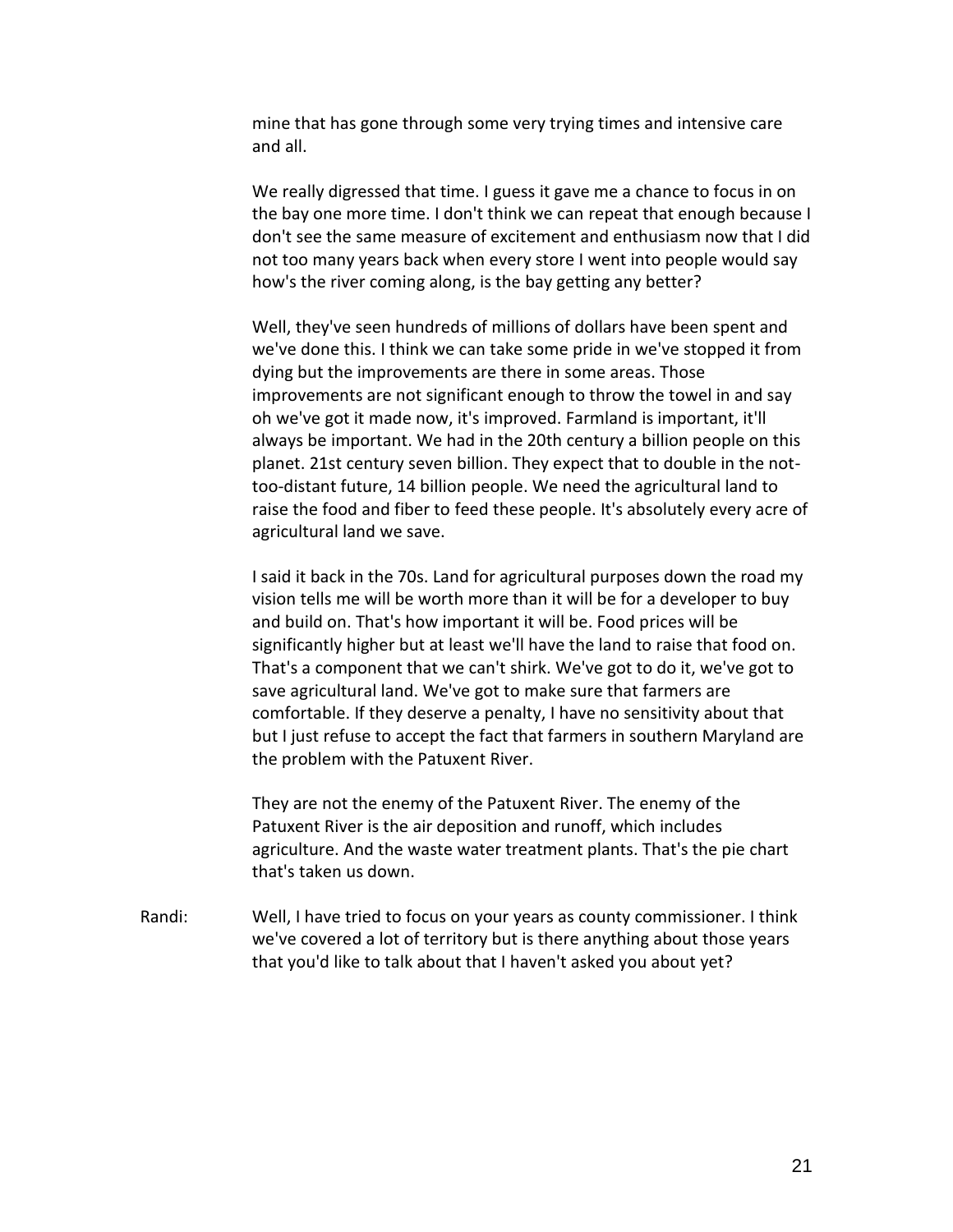#### **SERVING OTHERS**

Bernie: There's some things, I never talked about it. There's some things you get a chance to do, like a kid when I was in the Senate, catches me in the store and says you're Mr. Fowler, you're Senator Fowler aren't you? Yes I am. What's your name? I'm John Doe. Johnny, how are you doing? What can I do for you? Well, mama told me that she knows you well, went to school with you. I don't have the money to pay to go to college and just wondered how I can go about getting a scholarship. It's those kind of things. They're absolutely so valuable to you because you've helped somebody that really needed help. I recall, I won't mention names, I recall one man, he's well known in this county. A volunteer fireman from the day they started, and a good one. Good person, good family man. He had his home and he had his car but they both were heavily mortgaged. He had some serious illnesses, he had a heart problem, he also had cancer. He was trying to get disability. I had a little connection with the federal government at that time. I could go through Steny Hoyer or someone else, Barbara Mikulski.

> He told me the situation, says I'm going to lose my home, I'm going to lose my car. We're way behind in payments. They've already told us they're going to foreclose and I cannot get them to agree to my disability. You know my situation. I can't work. I'm not able to work. And he wasn't. He didn't have more than six months to a year to live. It would almost bring tears to your eyes. I called the head goose up there, told him who I was. I said you don't know me and I don't know you. You don't owe me anything. I owe you a lot if you'll help me out. But anyway. I gave him the name and all. He's been struggling to try to get this for so long now. Why is it that the bureaucracy is so stubborn? I can tell you, if you trust me any at all, and that's one thing I'm not going to do is lie to you. That's one thing I will not do to you. This man needs it. He needs it now. He can't wait. He doesn't have more than six months or a year to live. He's going to lose the home and his car. At least give him the memory of knowing that he saved that for his wife and children.

> I said will you look at it personally? Will you look over that personally? Will you call me back? He says you've convinced me, yes I will. He called me back a couple of days later. He said you want to call so-and-so and tell him? No, you call him. You're the man that done it. I didn't do it. He called and it wasn't 15 minutes after he called this man called me on the phone. Senator Fowler, and I said yeah? He said my check will be in the mail next week. I cried like a baby. I really did. That's what makes you feel good. You disappoint those out there, it's going to beat up on you because you didn't give him his own or you didn't give him his permit to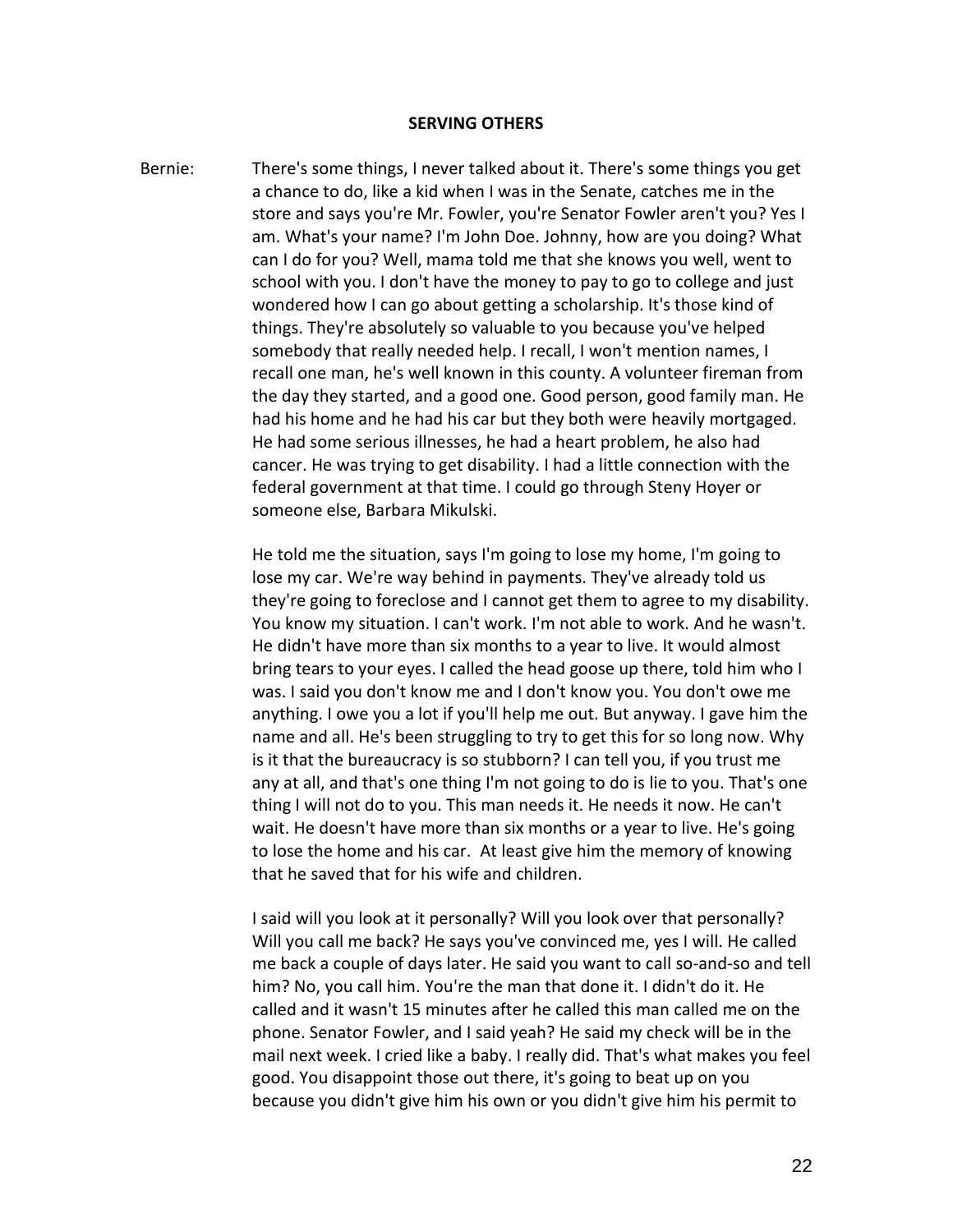do this and that. But then when you find some humble person like this that really needs help and you're able to do it. Not because I had the authority, it was because I was able to convince that man that I was serious. This was desperate, he had to do something. It's a feeling that you take to the grave with you. It's just a good feeling when you look back. More people ought to be doing that.

More people ought to be doing that because it's worth all the paychecks you could get. I seldom get emotional about something but that one, when he called and told me that, I sat and cried like a baby. Nobody there but me when I answered the phone. Wonderful person. I was one of his pallbearers and I was honored to do that. Things like that that you don't talk about but I rarely go somewhere that somebody doesn't walk up, you remember me? You know my mom, you went to school with my mom or you went to school with so and so, my brother or somebody, or my uncle. I want to thank you for that scholarship. I couldn't have made it without your help. It was not my money. It was a state scholarship fund. There again, I set up a scholarship fund. I never knew who was going to get it. Unless like this one kid who came up to me. I said if he's worthy of it, give it to him. I had a school teacher, I had a minister, I had a superintendent of schools. I had everybody knew something about education, knew something about human beings on that committee.

All of my applications were immediately shipped to them. They'd have a meeting and go over it. They decided who would get it. I felt good about that. Now they've taken that away from the senators because it was a pie that some of the senators used a little reckless. That's the way they got the votes. I never knew who was getting the scholarships. Rarely did I get a letter from people thanking me for them. That was a very rare occasion. If I did, I've got it in my file. That wasn't on your agenda either.

Randi: Well, I wanted you to tell me about things like that.

#### **FRIENDS AND ALLIES**

Bernie: Oh my goodness. Listen. No man is an island. Had it not been for the wonderful people, they were so equipped intellectually, helped me along the road, I couldn't have made it. I think of Colonel (Lawrence) Bowlby. He was worth his weight in gold. I think of when it was a two to one vote to bring Jack up in as a county administrator. Jack is very quiet and he's not a high-profile person. Not one to jump in front of the cameras and try to take credit for stuff. He's laid back but he was one of the smartest men I've ever met. Very decent man. I worked with him until I went to the Senate. Jack was very helpful. If I had something, I tried out on him and if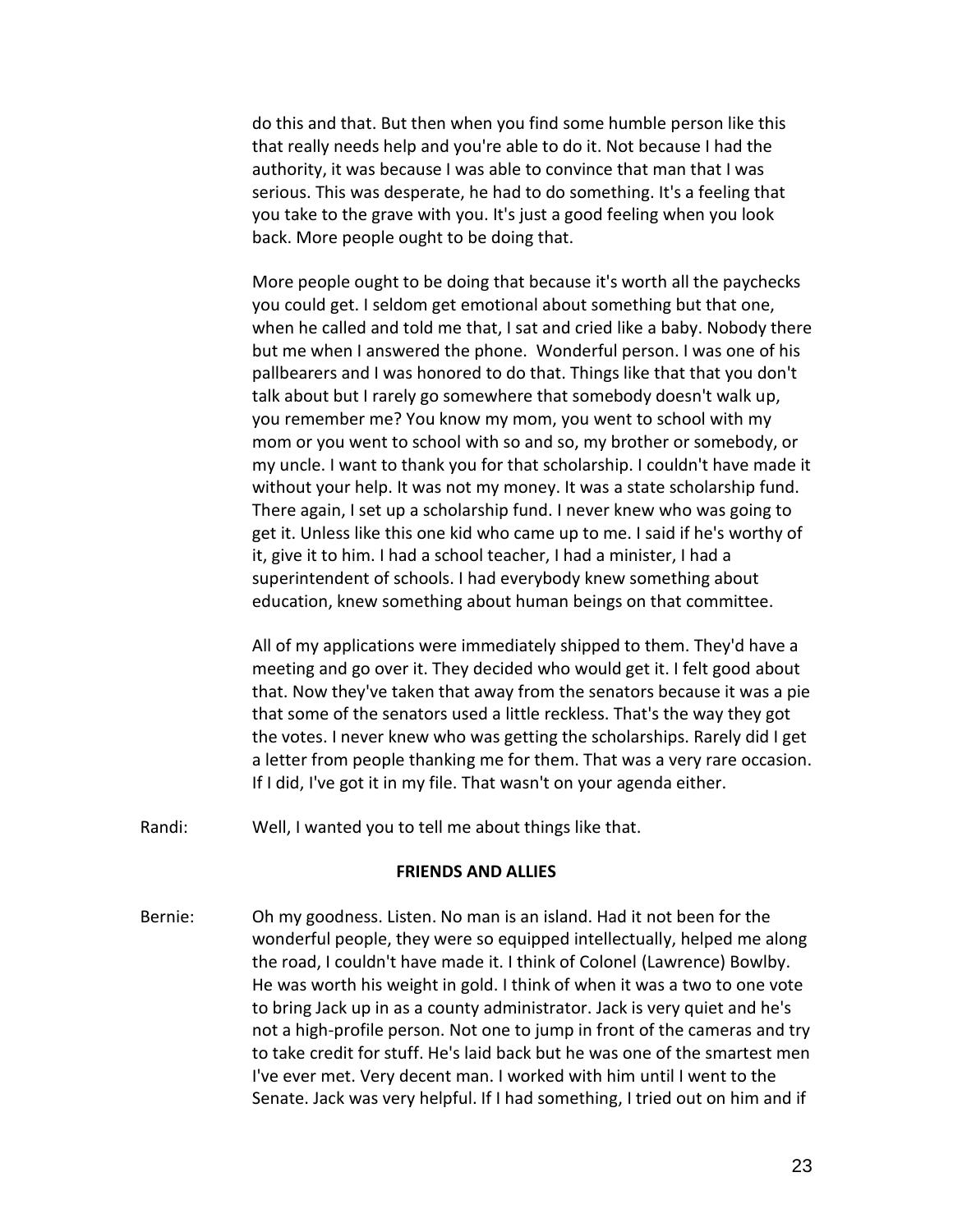he thought it was a bad idea, he'd tell me and he'd give me his reason why he thought it. That was before I was just planting seeds to find whether something would really float. Oh the names ... well Judge Rymer, Tom Rymer was such a ally. I went to see him not too long ago and his hearing's getting kind of bad. He couldn't hear what I was saying very well.

I begged him to run for the Senate. Run for the Senate and I'll go to the House. No, I want you to go for the Senate so I ended up being in the Senate mainly because of his encouragement and insistence. I will never forget the story that he told me. My opponent in Saint Mary's County, you know who that was, it was John Quade. John was over here in the shopping center in Prince Frederick with a borrowed RV and all of these campaign people and they were drinking cocktails enjoying themselves. I'm over in Town Creek, 95-degree weather, beating on doors telling people listen. I'm Bernie Fowler, you don't know me. I'm going to tell you a little something about what I stand for. I want to be your Senator and here's why. I ended up wining pretty handily. Tom told me that John came to him and told him said, you've been pushing Bernie to run for the Senate. He wouldn't run if you hadn't pushed him. Now you're going to make me spend \$10,000 to beat him. I always thought that was a pretty funny story.

- Randi: There are a lot of other characters.
- Bernie: I think of Fred Goettle. Do you remember him?
- Randi: Yes, yes.
- Bernie: Big old guy, retired service man. You know, he was good thinker and he really was a great contributor. There was Dr. Wilson down in Scientists Cliffs. I don't even remember his first name. When he came to the office and gave me advice, I knew it was well thought out and I knew it was worth listening to and taking heed to. I really cherished him. He's a very quiet man, didn't have a lot to say but when he spoke, he said something. And Gracie Rymer, when she was secretary of the board of county commission, she was a jewel to work with. Very bright lady, and she had political savvy because her daddy was a big politician. Mr. Meade was a big politician one time, he and Mr. Wesley Stinnett at the end of the county. If they got done up there, they were the movers and shakers, particularly during the election.

There were a lot of kids, I can't name their names, hundreds of kids. I had a busload of kids come to Annapolis one time, testified on my bill that I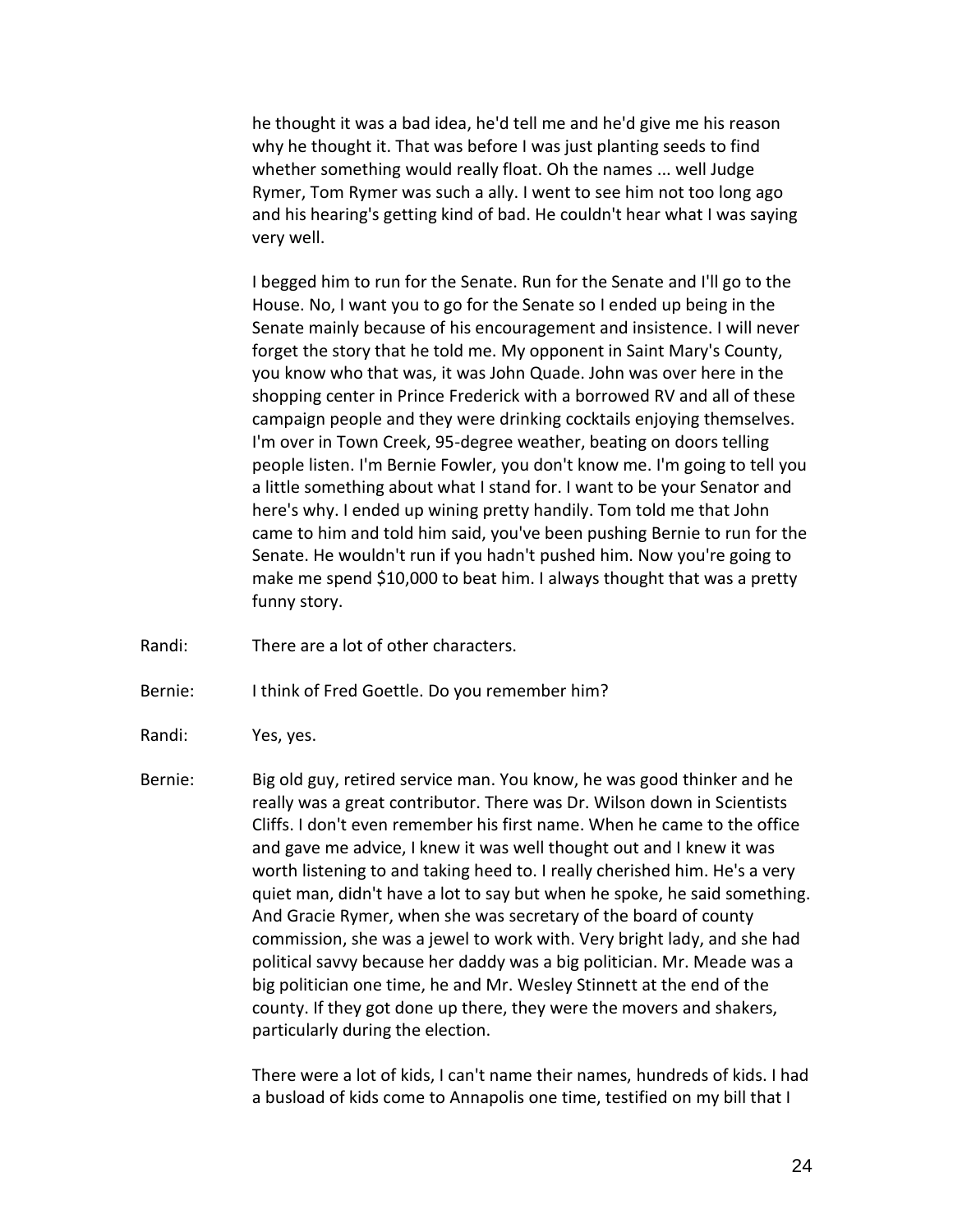was told would never get through the general assembly. It was mandatory requirements of wastewater treatment plants in excess of 500,000 gallons of effluent per day.

## **ENVIRONMENTAL LEGISLATION**

We had some big plants. We had Western Branch Parkway, the Savage. The ten major plants is what I was after. I want to get them retrofitted. Get them to meet certain limitations on nitrogen and phosphorus and we did that. That busload of kids came up and I never will forget the chairman of the committee. He got me in the corner afterwards and he said you know what I think? I'm going to report you to the ethics commission. How did we get by with passing your bill when you bring those kids up there? But it worked.

The governor wasn't going to sign the bill. It was Senate Bill 562 and I went over to talk with him almost with tears in my eyes. He said it's a mean bill. I said governor, I've been doing this a lot of years. Sometimes you have to get the hair up on your back a little bit to get something done. Yes, it's mean but we've waited so many years. We have a plant that's collecting dust that requires that and it hasn't happened. The only successes we've had, the only real progress we've had is through mandatory legislation and actions we've taken in court. Both is not exactly what you want to do but if that is what you have to do to get the job done.

This bay and the Patuxent River is very important. He said would it make you feel any better if I told you I'd sign the bill for you? I said oh, you'd make me happy because your staff had told me no way he's going to sign it. Governor Schaefer signed that bill and you know after those plants got cleaned up in the early 90s when we did the Wade-In, improvements on them, grass was knee high down there. The transparency of the river had improved so much. You could see the little critters coming back, grass coming back. Man, I was like I died and gone to heaven. I can witness some success here. The problem we had is we didn't take into account the fact that as we grow, the volume's going to increase humongously and that's going to neutralize the progress that we've made. We only had 20 million gallons going. Today it's over 60 million. That's tripling the amount we had. The progress we've made was kind of short lived because of the reason I just mentioned. I've tried over and over again. We had a bill that Sue Kullen put in for me.

If she's elected this time, I think she's going to be, I'm going to see if I can get her to introduce the bill again just one more time. What it would do,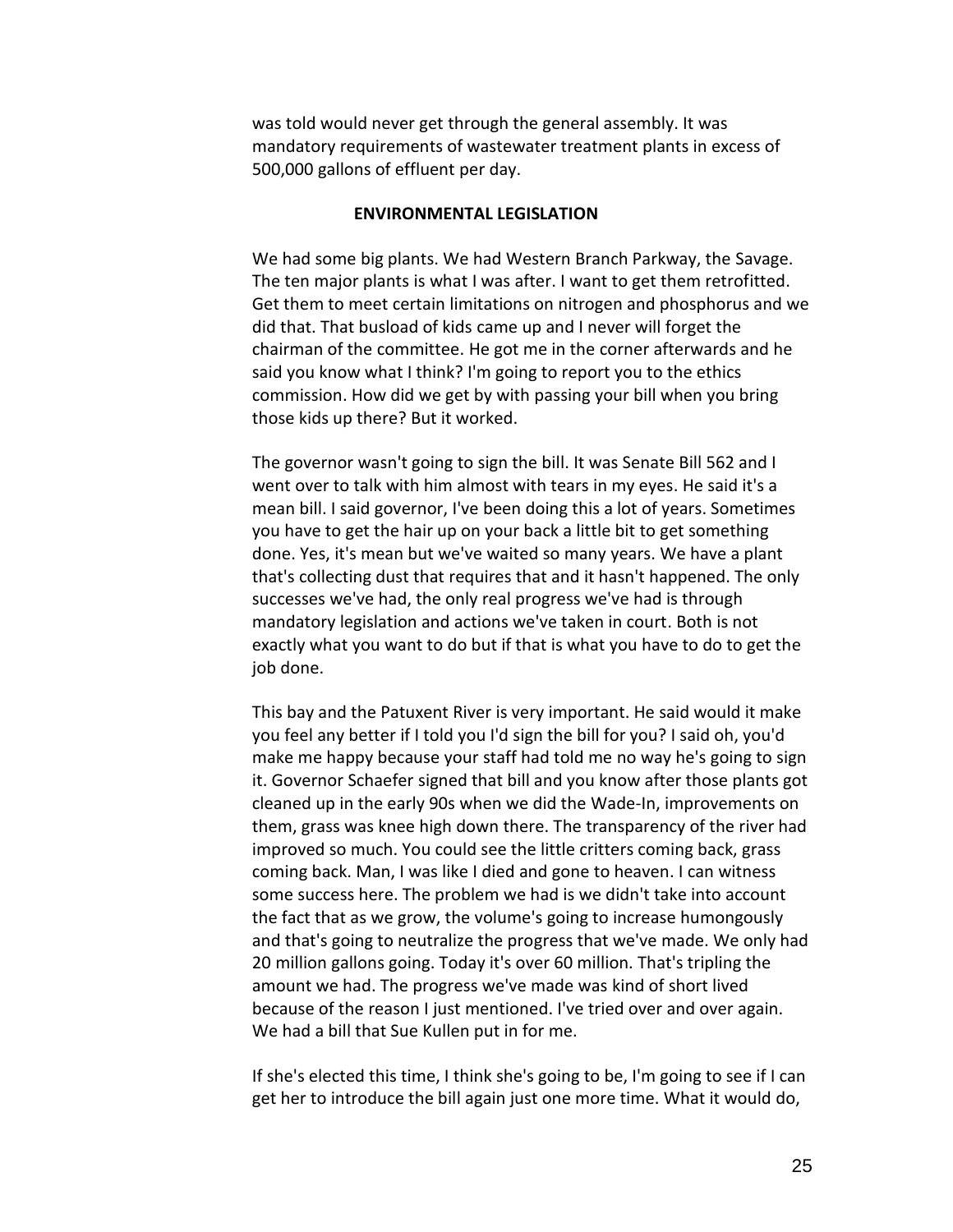it would bring the levels of the total maximum daily loads and all back to what it was in the 50s when we know we had 12 foot of transparency at Sheridan Point in the places in the summertime. If we can use that as a gauge and we can get that bill passed, it's expensive but if we get that bill passed, we'd have one river that would start looking like the old Patuxent used to look. Last but not least, I borrowed it from Winston Churchill, who's a great statesman. He came to the service in time to be a big help in World War II. He was a man that liked a little libation and was all kind of stories about that. It was a big improvement when they took Chamberlain out and let Winston take charge because he had been telling them for years what was going to happen, and they ignored him. He's a very smart man.

But the thing I remember about him most of all is he gave a speech one time and in that was eight words. "Never give up. Never, never, never give up." I've adopted that as a road map for myself and my effort on river. There will come a time when I'll not be able to do the things that I like to do. May come a time when I'm not able to even lead the way but we've got that set up now, so it'll go on in perpetuity. Again, just like Moses and just like the Notre Dame, those folks didn't see the end. We probably won't see the end. But for the good of the world in general, particularly those that we love dearly here and in the land of pleasant living, we've got to continue to screw down on that plan until we get it where it is no way it can fail. We aren't there yet. One of the serious flaws in the new plan, I voted against it in Chesapeake Bay Commission and explained to them why.

The plan sounds good until you get to the very end. New York, West Virginia and Delaware are now partners. The EPA did that because they're in the watershed, so they automatically made them a part of the Chesapeake Bay Commission. The very end of the plan, I forget the exact word, since this organization is really collaborative volunteerism, there's no legal compulsion to do this. We hope that everybody will cooperate but it gives everybody a chance to opt in or opt out of the TMDLs. Do you think the state of New York is going to support that? I don't. You may as well be talking about the Everglades or the Mississippi River or some other place. It's out of their sights, out of their mind. That's the one part of the plan that troubles me. I'm still fighting it. Every chance I get I run my mouth about it. It's the right thing to do. We are not going to clean the bay up until you have a mandatory plan in place that is uncompromised, that forces people to do it. Is it going to take money? Yes. Billions and billions of dollars. That's why I wanted to use the Patuxent River as a laboratory.